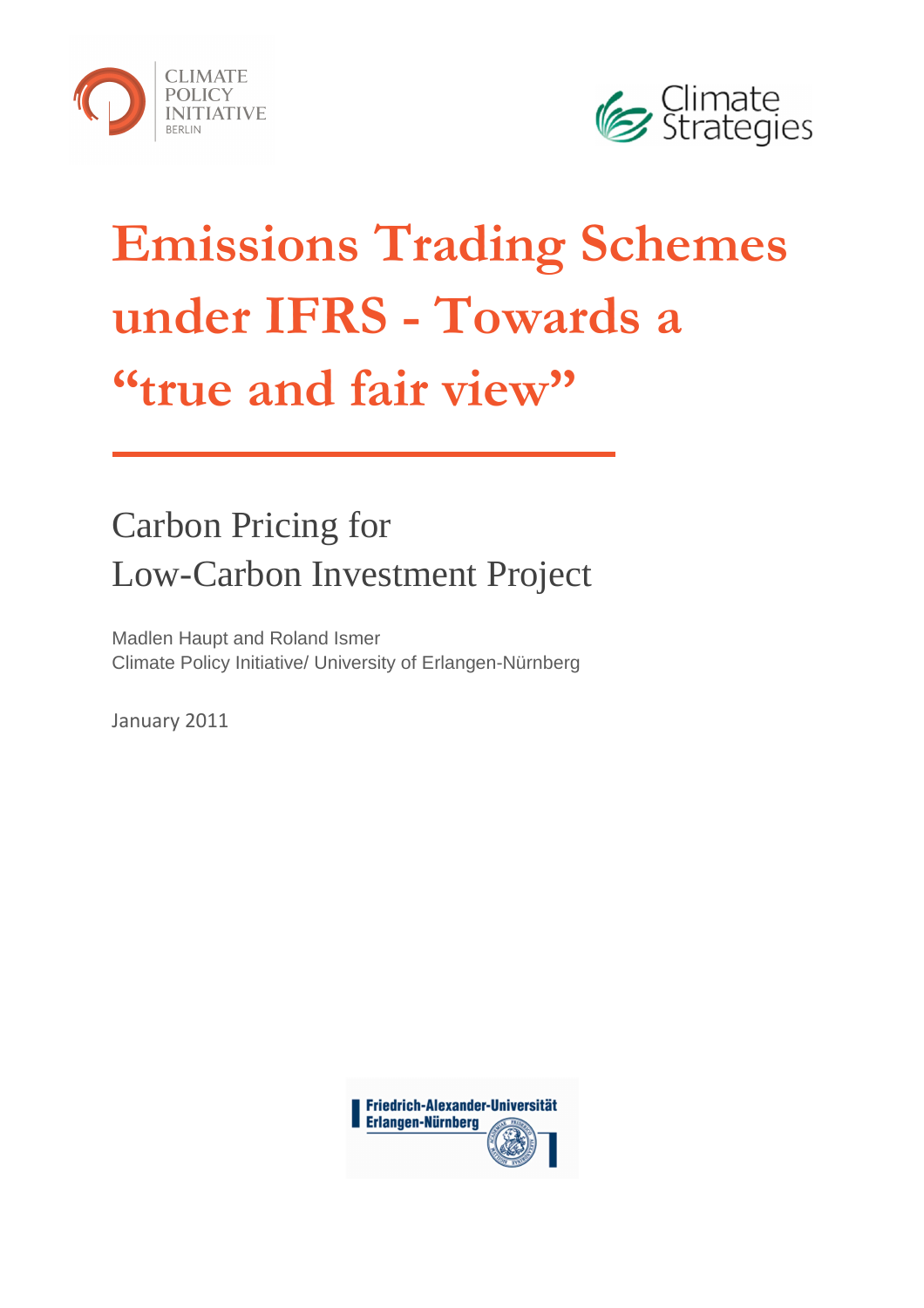#### **Descriptors**

Area of Focus: Carbon Pricing & Incentives Sector: Industry, Power and Energy Region: Europe Keywords: Carbon Pricing, Finance Contact: Dora Fazekas, dora.fazekas@climatestrategies.org, Ruby Barcklay, ruby@climatepolicyinitiative.org

#### About CPI

Climate Policy Initiative (CPI) is a policy effectiveness analysis and advisory organization whose mission is to assess, diagnose and support the efforts of key governments around the world to achieve low-carbon growth. CPI is headquartered in San Francisco and has research centers around the world which are affiliated with distinguished research institutions. Research centers include: CPI at Tsinghua, affiliated with the School of Public Policy and Management at Tsinghua University; CPI Berlin, affiliated with the Department for Energy, Transportation and the Environment at DIW Berlin; CPI Rio, affiliated with Pontifical Catholic University of Rio (PUC-Rio); and CPI Venice, affiliated with Fondazione Eni Enrico Mattei (FEEM). CPI is an independent, not-for-profit organization which receives long-term funding from George Soros.

# About Climate Strategies

Climate Strategies is an international organisation that convenes networks of leading academic experts around specific climate change policy challenges. From this it offers rigorous, independent research to governments and the full range of stakeholders, in Europe and beyond.

Climate Strategies is grateful for funding from the government of **Australia** and **Switzerland**, Agence de l'environnement et de la maîtrise de l'énergie (ADEME) in **France**, Deutsche Gesellschaft für Technische Zusammenarbeit (GTZ) and Ministry of Environment in **Germany**, Ministry of Environment in **Finland**, Ministry of Foreign Affairs (MFA) in **Norway**, Swedish Energy Agency (SEA) in **Sweden**, Department for Environment, Food and Rural Affairs (DEFRA), the Office of Climate Change (OCC), Department of Energy and Climate Change (DECC), Department for International Development (DFID) in the **UK**, The Carbon Trust, Nordic COP15 Group, Corus Steel, Holcim, Ministry of Environment (MOE) in **Japan**, European Climate Foundation (ECF) in The **Netherlands** and the German Marshall Fund of the **United States**.

© Climate Policy Initiative, 2011 All rights reserved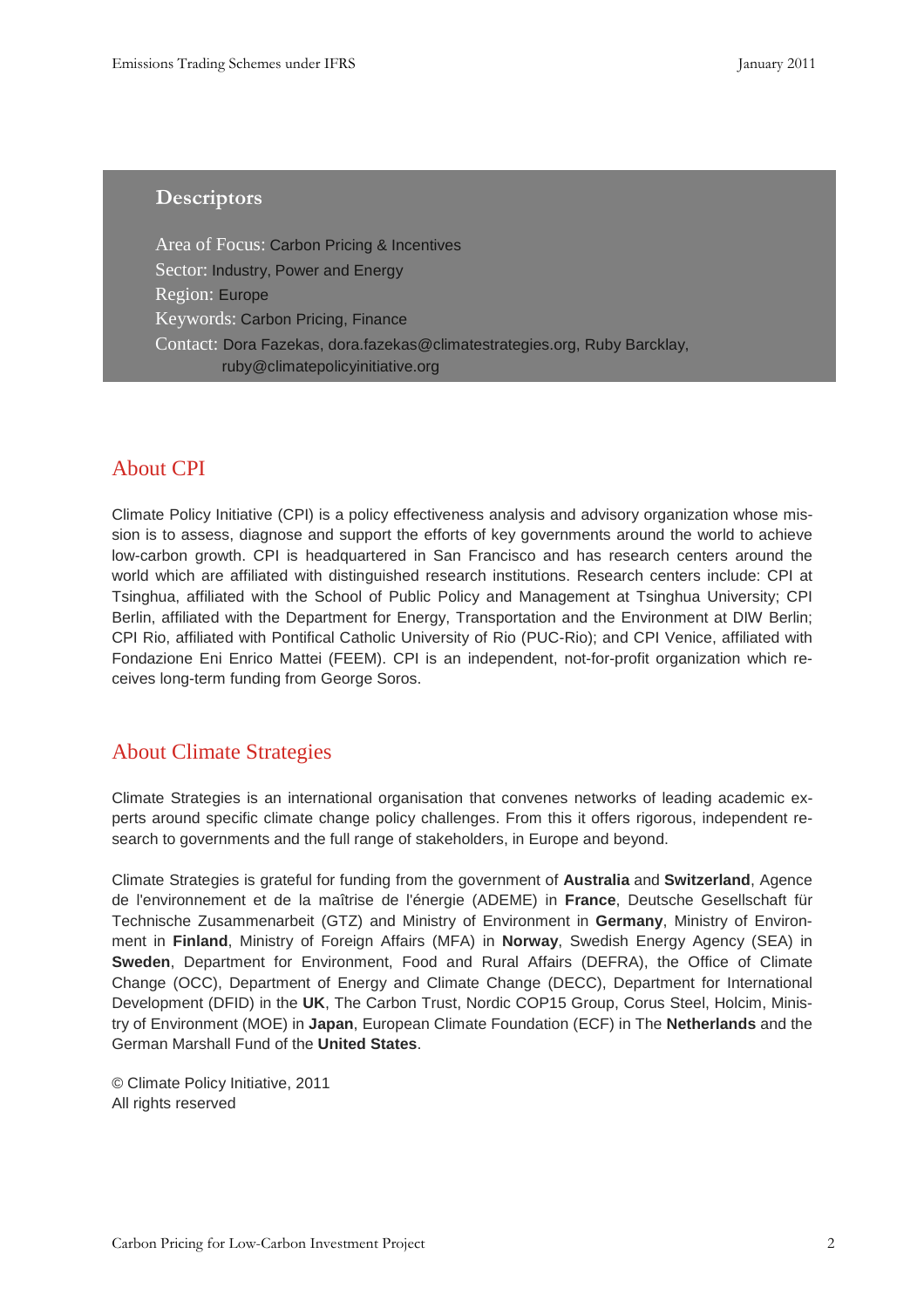# Executive Summary

This research paper seeks to contribute to the latest discussions on the financial reporting for emissions trading schemes. It starts out by giving an overview of the International Financial Reporting Standards (IFRS) accounting policies, which are currently applied by the majority of participants in the EU Emissions Trading Scheme. It then argues that in order to fulfil the aims of financial reporting under IFRS, namely to provide a true and fair view, accounting must depict  $CO<sub>2</sub>$  as a cost of production. Therefore, a fair value approach, both with respect to the initial recognition of allocated allowances and the subsequent measurement of allowances, is generally advocated. The paper finishes by highlighting the insufficiencies of the current IFRS accounting rules, which should be addressed in the upcoming new IFRS on emission trading schemes.

#### 1 Financial accounting in a carbon-constrained world

The transformation to a low-carbon economy, which is required by the imperative of mitigating climate change, significantly alters the business environment for carbon emitters (Brewer 2005; Brohé et al. 2009). Emissions trading schemes – such as the European Union Emission Trading Scheme (EU ETS), which represents the largest existing carbon market (World Bank 2010) – have been introduced to create financial incentives for pursuing low-carbon investment and operational choices. Financial accounting, a highly important tool for business and investment decisions, must facilitate the process by creating transparency about the cost of carbon so as to create awareness of potential exposures. Furthermore, it must provide appropriate information to guide the strategic choices of management and investors in firms so they can respond to the risks and opportunities of a low-carbon transformation. This paper assesses whether the most important accounting scheme currently used internationally facilitates such choices and what opportunities for improvement exist.

This paper comes against the background of a long-running debate on how emissions trading schemes should be reflected in the financial statements of participating entities. Prior to the implementation of the EU ETS, a number of contributions examined the accounting implications of the  $SO<sub>2</sub>$ trading scheme in the US and of emissions trading schemes in general (FERC 1993; Wambsganss and Sanford 1996; Gibson 1996). Nevertheless, International Financial Reporting Standards (IFRS) have failed – and to the present day still fail – to provide clear, authoritative guidance on the matter. Therefore, the introduction of the EU ETS has revived the debate on how participating entities should adequately capture the implications of the scheme in their financial statements. So far, several studies have analysed the impacts of the EU ETS on financial accounting under IFRS (Giner Inchausti 2007; Bebbington and Larrinaga-González 2008; MacKenzie 2009; Cook 2009). Others have surveyed the accounting approaches currently applied in practice (PwC and IETA 2007; Lovell et al. 2010), and a number of comparative studies have been conducted on the accounting treatment of emissions allowances under several national accounting standard sets (Anttonen et al. 2007; EEA 2008; Patek 2006; Hoffmann and Lüdenbach 2006).

The debate has shown that under current IFRS, it is not possible to both give a true and fair view of the assets controlled by the entity and avoid artificial income shifts. Moreover, companies desire more guidance from standard setters so that comparisons between organisations are made more reliable and accounting is made easier (Lovell et al. 2010). Against this background, the International Accounting Standards Board (IASB) and the US Financial Accounting Standards Board (FASB) are engaged in a joint project on Emissions Trading Schemes. An Exposure Draft for a new standard is due to be published in late 2011. The challenge for the new standard will be to remedy the indicated deficiencies. At the same time, it should fully reflect the growing complexity of the EU ETS as a policy instrument, as the scheme continues to evolve. The shift from free allocations to auctioning of allowances means that participants increasingly engage in hedging activities in order to lower their carbon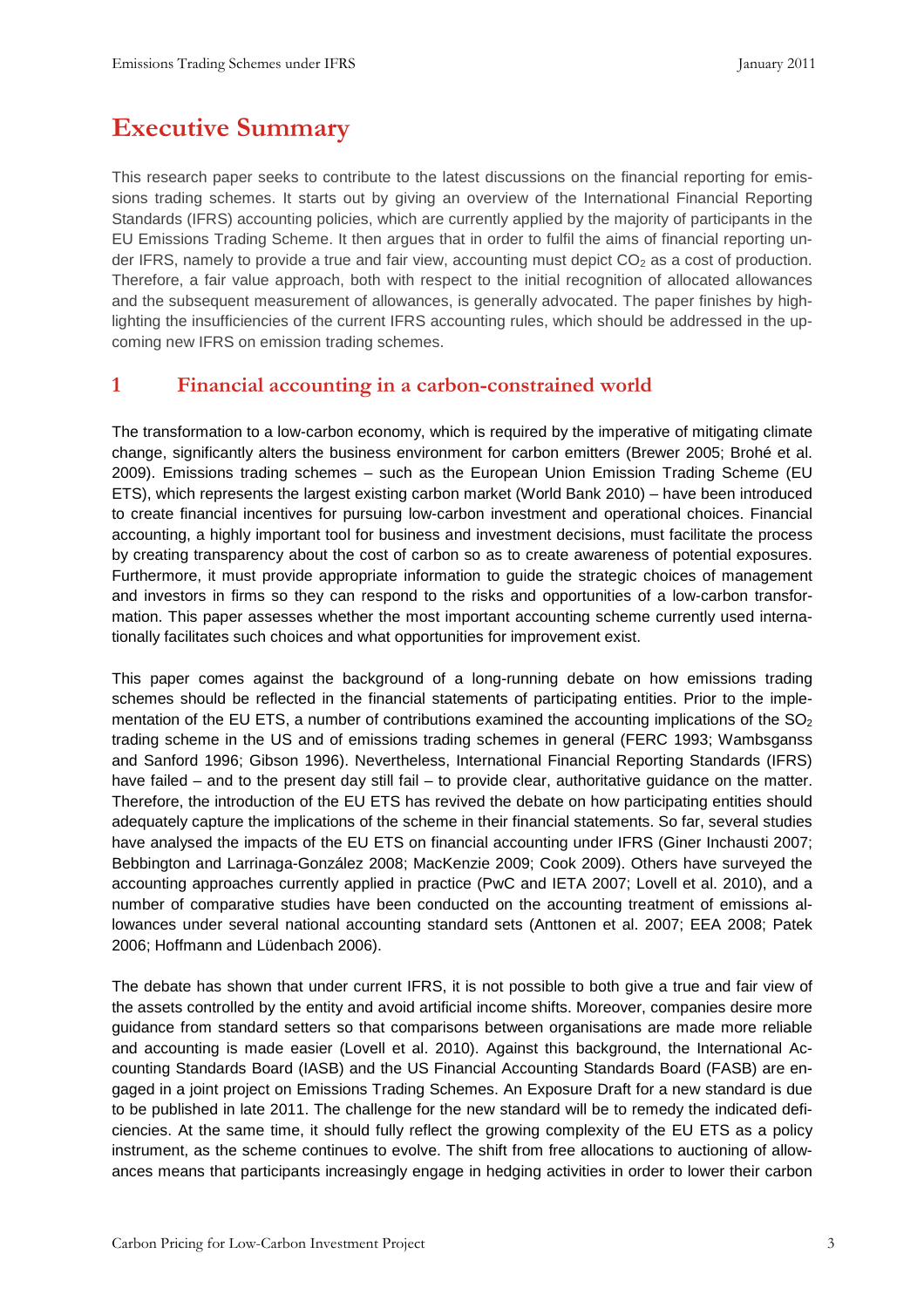risk exposure. Finally, sufficient attention has to be paid to the importance of financial accounting from a climate policy perspective.

This paper seeks to address these challenges and discuss possible remedies. It reviews the International Financial Reporting Standards (IFRS) and the accounting practices used with regard to the EU ETS in order to assess whether they provide appropriate information for management, investors, and other stakeholders as the basis for an effective low-carbon transformation. Moreover, unlike much of the existing literature, this paper does not limit itself to a description of the predominant accounting practice. Instead, its aim is to also explore possible provisions of the upcoming new IFRS on Emission Trading Schemes, which could address the prevalent concerns.

The paper is structured as follows: Section 2 outlines pertinent information on the EU ETS, the relevance of IFRS, and the reason for the absence of authoritative guidance for emissions trading schemes under IFRS. Sections 3 and 4 illustrate the main accounting approaches for emissions allowances and carbon hedging instruments that are currently used by participants in the EU ETS. Section 5 develops criteria for the evaluation of different accounting approaches. Based on these criteria, Section 6 assesses what modifications might result in a true and fair view that avoids artificial income shifts, while simultaneously paying sufficient attention to climate policy concerns. Section 7 offers a comprehensive overview on the conclusions of this study.

# 2 Background: The EU Emissions Trading Scheme, IFRS and IFRIC 3

# The European Union Emissions Trading Scheme

The EU ETS<sup>1</sup> constitutes a statutory cap-and-trade scheme. Based on the EU's CO<sub>2</sub> emissions reduction target under the Kyoto Protocol, the EU ETS places a cap on the total emissions of the installations covered by the scheme. From its inception, the scheme has applied to carbon-intensive industries, such as electricity generation and oil refinement. From 2012 onwards, the aviation industry will also be included.<sup>2</sup> Installations covered by the scheme are only allowed to emit CO<sub>2</sub> if they surrender a corresponding number of emissions allowances. The obligation has to be fulfilled by 30 April each year for the emissions from the previous year. A double-penalty mechanism seeks to ensure a high level of compliance. Entities which do not remit a sufficient number of allowances have to pay a fine of  $\epsilon$ 100 per tonne of emitted CO<sub>2</sub> for which no allowance was surrendered. The settlement of the fine does not release entities from the obligation to surrender the missing allowances in the following year.

Emissions allowances are tradable, so operators of covered installations and other persons can purchase them on carbon markets. Alternatively, allowances may be obtained from the government either by way of free allocation (by 28 February for each calendar year) or by way of auctions. Initially, most allowances were allocated for free, based on historic emissions of the covered entities (grandfathering). More recently, however, most EU Member States have started to issue a significant part of their allowances through auctioning. In the future, the amount of free allocation is set to decrease further. Industries not subject to carbon leakage, i.e. to the risk of relocation to regions with less stringent carbon policies (Droege 2009; Skjærseth and Wettestad 2009), will cease to receive free allocations. For the power sector, full auctioning will be the rule from 2013 onwards. In the period from 2013-2020, it is estimated that more than half of the total amount of emissions allowances will be sold under the auctioning mechanism. $3$ 

 $\overline{a}$ 1 Established by Directive 2003/87/EC, OJ L 275, 25.10.2003, p. 32.

<sup>2</sup> Directive 2009/29/EC, OJ L 140, 05.06.2009, pp. 63-87, Annex 1, no. 6.

<sup>&</sup>lt;sup>3</sup> Cf. European Commission (2010).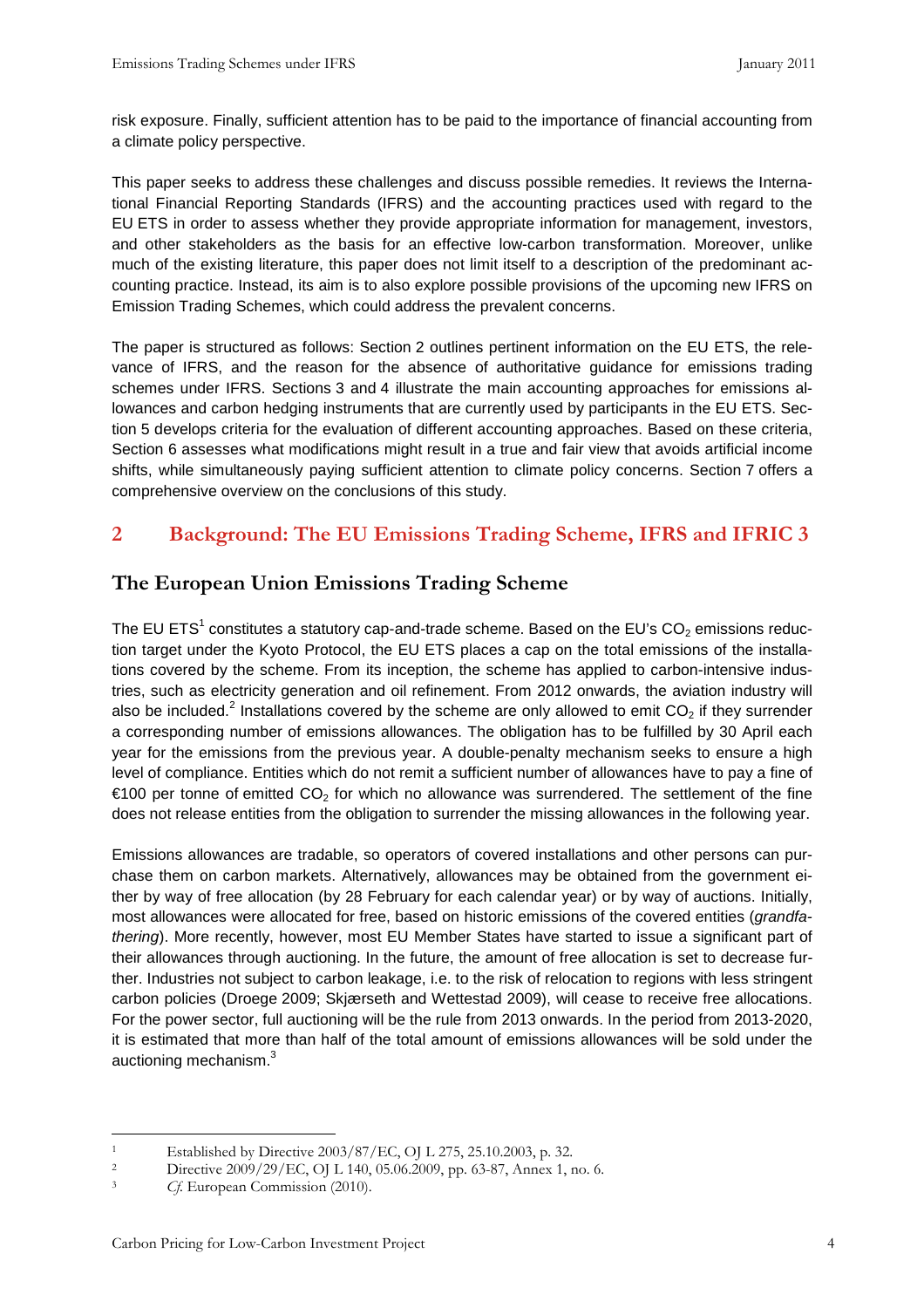For administrative purposes, the EU ETS was divided into separate 'commitment periods': Phase I comprised the years 2005-2007, Phase II the years 2008-2012, and Phase III will cover the years 2013-2020. The commitment periods are subdivided into 'compliance periods,' which are equal to the calendar year, i.e. they last from 1 January until 31 December. At the end of the first commitment period (Phase I), any allowances not surrendered by that time became invalid. In contrast, from Phase II onwards, allowances not surrendered by the end of a commitment period may be transferred to the following period (banking).

# No authoritative guidance under IFRS after the withdrawal of IFRIC 3

The EU ETS can significantly influence the financial results of the companies covered by the scheme. Carbon-intensive production, especially in light of decreasing free allocation, is made more expensive as previously free carbon emissions become increasingly costly. Financial accounting should communicate the corresponding figures, together with other relevant financial information about a business participating in the EU ETS, to different groups of actors.

Such communication is guided by accounting standard sets that lay down the framework and rules within which preparers of financial statements have to operate. For companies subject to the EU ETS, the International Financial Reporting Standards (IFRS) are particularly important. In the EU, since 2005, all listed companies must prepare their financial statements in accordance with IFRS.<sup>4</sup> IFRS, which *inter alia* comprise International Accounting Standards (IAS) and Interpretations developed by the International Financial Reporting Interpretations Committee (IFRIC),<sup>5</sup> are published by the International Accounting Standards Board (IASB), a private and independent standard setter based in London (UK).<sup>6</sup> However, the EU adopts new IFRS only if they meet the criteria specified in several EU regulations and pass a standardized endorsement process. Accounting under IFRS has gained widespread acceptance, both within the EU and globally. Currently, more than 100 national jurisdictions require or permit the use of IFRS, and several national standard setters are pursuing convergence projects with the IASB. $^7$ 

Currently, IFRS does not contain specific provisions on emissions trading schemes. In 2004, following the creation of the EU ETS, the International Financial Reporting Interpretations Committee (IFRIC) published an interpretation dealing with accounting for Emission Rights (IFRIC 3). IFRIC 3 suffered from three severe deficiencies, however, and was withdrawn just one year later. First, it failed to address the accounting for emissions allowances of non-participants who can acquire allowances for trading, investment, or speculative purposes. Second, it did not contain any guidance on the accounting treatment of carbon derivatives as part of hedging strategies under the EU ETS. Third and most importantly, the different measurement models for emissions allowances and liabilities under IFRIC 3 created an accounting mismatch which, on balance, resulted in artificial income shifts for participants in the EU ETS. IFRIC 3 was accordingly rejected by the majority of respondents, including national standard setters, associations of chartered accountants, and numerous industry representatives. ${}^{8}$  The European Financial Reporting Advisory Group (EFRAG), a non-governmental advisory body to the European Commission, noted that the outcomes of IFRIC 3 did not reflect the business reality and

 $\overline{a}$ 4 Regulation (EC) No 1606/2002, OJ L 243, 11.09.2002, p. 1; Regulation (EC) No 1725/2003, OJ L 261, 13.10.2003, p. 1; Regulation (EC) 1126/2008, OJ L 320, 29.11.2008, p. 1.

<sup>5</sup> Cf. IAS 1.7. IFRIC is today's IFRS Interpretations Committee, an interpretative body of the IASB. The IFRIC attempts to address emerging issues in a timely way. Its interpretations are part of IFRS and thus authoritative.

<sup>6</sup> For a more comprehensive discussion of the development and importance of IFRS,  $cf$ . Nolke (2007) and Martinez-Diaz (2007).

 $C_f$ . IASB (2010).

<sup>8</sup> Indeed, the level of disagreement was vast; only two comment letters of over forty fully supported the proposed interpretation; cf. Casamento (2005).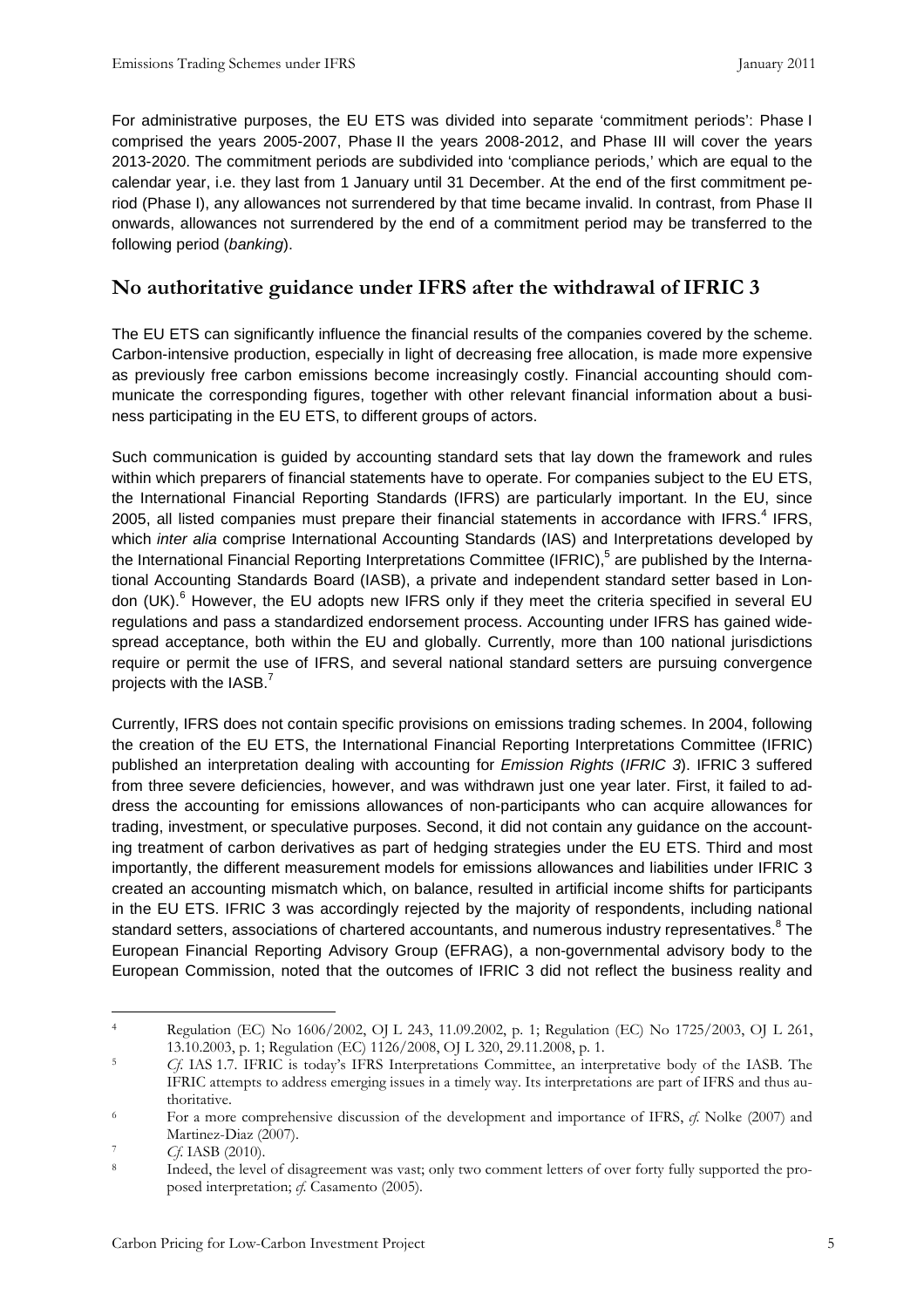economic substance of the EU ETS. It therefore issued a negative endorsement advice to the European Commission (EFRAG 2005). Consequently, in June 2005, the IASB decided to withdraw IFRIC 3, with immediate effect (IASB 2005). Thus, the IFRIC 3 approach is not mandatory, but only represents a possible approach for accounting under the EU ETS.

The void in authoritative guidance has given rise to a diversity of accounting approaches with regard to the EU ETS (PwC and IETA 2007; Lovell et al. 2010). The nature of the accounting issues arising under the scheme and the different accounting approaches will be illustrated in the following sections. In the absence of a specific standard addressing accounting for emissions trading schemes, all approaches rely on a combined interpretation of existing IFRS provisions.

# 3 Current accounting policies for emissions allowances and liabilities under the EU ETS

Emissions trading schemes contain several features that need to be considered from an accounting perspective. These include the existence and nature of different balance sheet items, their recognition, and their subsequent measurement. More precisely, in addition to the question of which disclosures are necessary to ensure decision-usefulness of financial statements, the EU ETS raises the following questions:

- A. regarding emissions allowances:
	- i. are allowances assets and if so, what type of assets?
	- ii. how should the value of allowances be initially measured, especially in case of free allocation?
	- iii. how should the value of allowances be subsequently measured?
- B. regarding liabilities arising from the emission of  $CO<sub>2</sub>$ 
	- i. when should such a liability under the scheme be recognized?
	- ii. how should the liability be measured, initially and subsequently?

#### A. Accounting treatment of emissions allowances under the EU ETS

Under a large number of accounting approaches observed in practice (Lovell et al. 2010), allowances are classified as intangible assets and subject to the measurement models currently in place under IAS 38. While the measurement of allowances will be explained in more detail shortly, the initial recognition of emissions allowances will be considered first.

#### Initial recognition of emissions allowances

Purchased allowances have to be recognised at cost. Both for allowances acquired on the market and through the auctioning mechanism, this cost refers directly to their purchase price. The accounting treatment of allocated allowances, on the other hand, is fairly controversial. Despite their unmistakable economic value, an entity obtains such allowances at no acquisition cost and will most likely remit a significant share of these allowances in order to meet its compliance requirements under the EU ETS. In practice, the main accounting approaches for allocated allowances are either a net liability or a government grant approach (Fornaro et al. 2009; Wilkinson-Riddl 2008; Rogler et al. 2009; PwC 2008). Regarding the initial recognition of allocated allowances, two alternative approaches – (1) recognition at cost, i.e. at nil and (2) recognition at fair value, i.e. the amount for which these allow-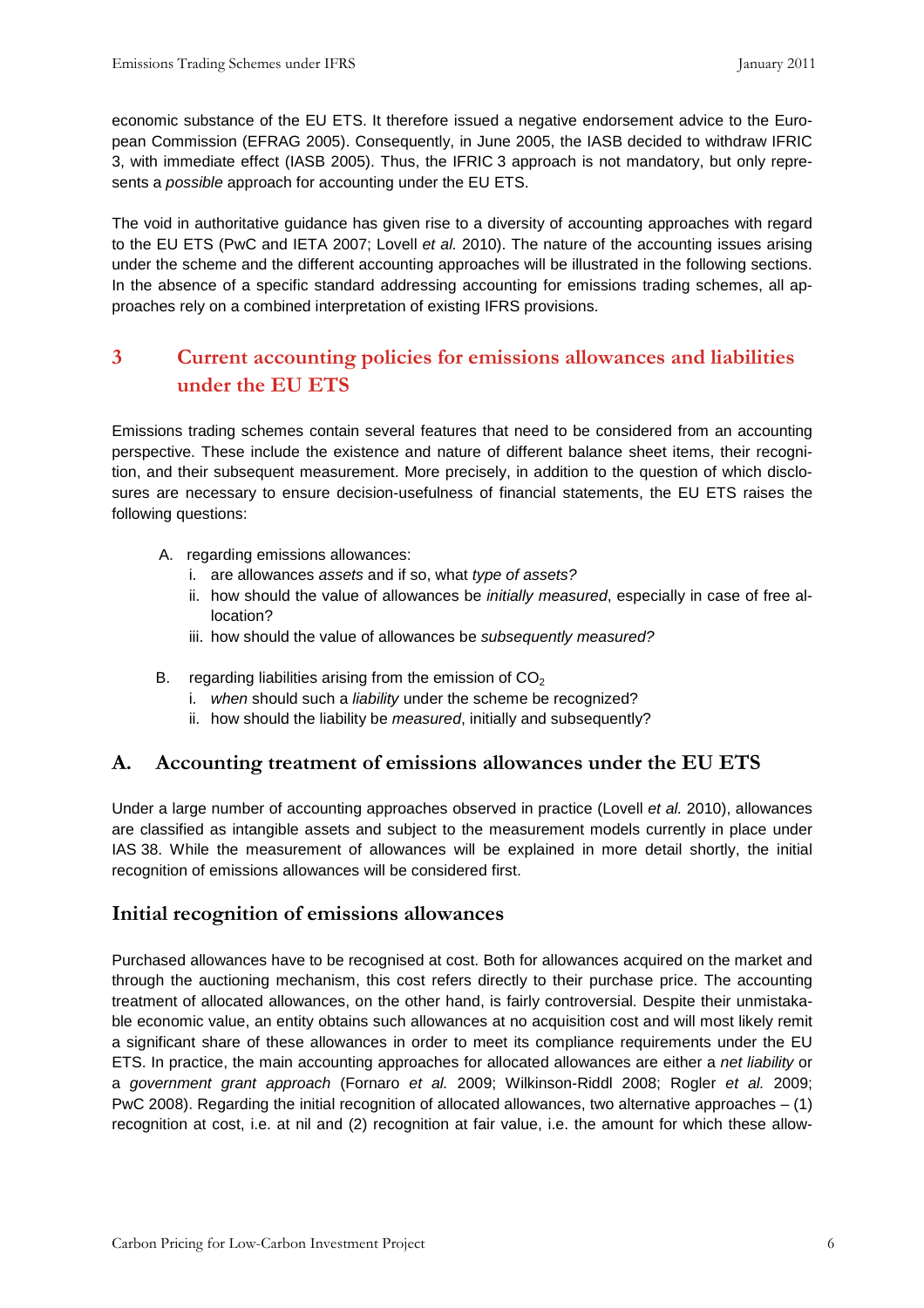ances could be exchanged between knowledgeable, willing parties in an arm's length transaction $^9$  – are widely pursued (Lovell et al. 2010):

#### (1) Net liability approach: Recognition at cost (nil).

Under this approach, allocated allowances are recognized at nominal amount  $(nil)$ . This is in line with the general provisions in place for recognition and measurement of assets under IFRS and takes into account the lack of acquisition costs for allocated allowances.<sup>10</sup> Such an accounting approach is also referred to as a net liability approach; indeed, the recognition of allocated allowances at nil is the approach pursued by most of the participants in the EU ETS.

#### (2)Government grant approach: Recognition at fair value.

Under this approach, which would have been mandatory under IFRIC 3, allocated allowances are initially recognized at their fair value. Recognition at fair value ensures that the economic value of the allowances is properly reflected, despite the lack of acquisition cost. Furthermore, it solves the problem of the heterogeneous treatment of emissions allowances under the net liability approach (purchased allowances are recognized on the balance sheet, while allocated allowances are not). Thus, under the government grant approach, homogenous assets are treated in the same way.

The option to recognize intangible assets initially at fair value is currently available if the allocation of allowances constitutes a government grant (IAS 20).<sup>11</sup> In the view of many accountants, this is indeed the case: the allocation meets the definition criteria of a government grant because the allowances are valuable and granted in return for future compliance under the EU ETS. The fair value recognition of the allowances must thus be complemented by the recognition of a government grant. Initially, the grant must be recognized at the fair value of the allocated allowances and then be de-recognized as income on a systematic basis over the compliance period.

#### Subsequent measurement of emissions allowances

Due to their predominant classification as intangible assets under IAS 38, allowances may – irrespective of whether they were initially recognized at cost or at fair value – subsequently be measured in accordance with (1) the cost model or (2) the revaluation model. Whereas the former measurement model uses the initial book value of the assets as an upper ceiling for their maximum book value, the latter ensures the reflection of the fair value of the allowances, even if their current value exceeds their historical value. The two approaches to subsequent measurement are possible irrespective of whether the allowances were initially recognised at nil or at fair value.

#### (1) Cost model.

Under this model, allowances are carried at cost,  $12$  i.e. at the initial value recognized under the net liability approach or the government grant approach. Subsequent increases in the value of the allowances are not recognized. Impairments, however, require a write-down. Such impairment losses must be reflected in the statement of income (IAS 36). In practice, allowances held for compliance purposes are also frequently tested for impairment as part of a larger cash-generating unit (CGU). IFRS define a CGU as the smallest identifiable

 $\overline{a}$ <sup>9</sup> Cf. IAS 38.8.<br> *Cf* IAS 38.24

Cf. IAS 38.24.

<sup>11</sup> Cf. IAS 38.44.

<sup>12</sup> Cf. IAS 38.74.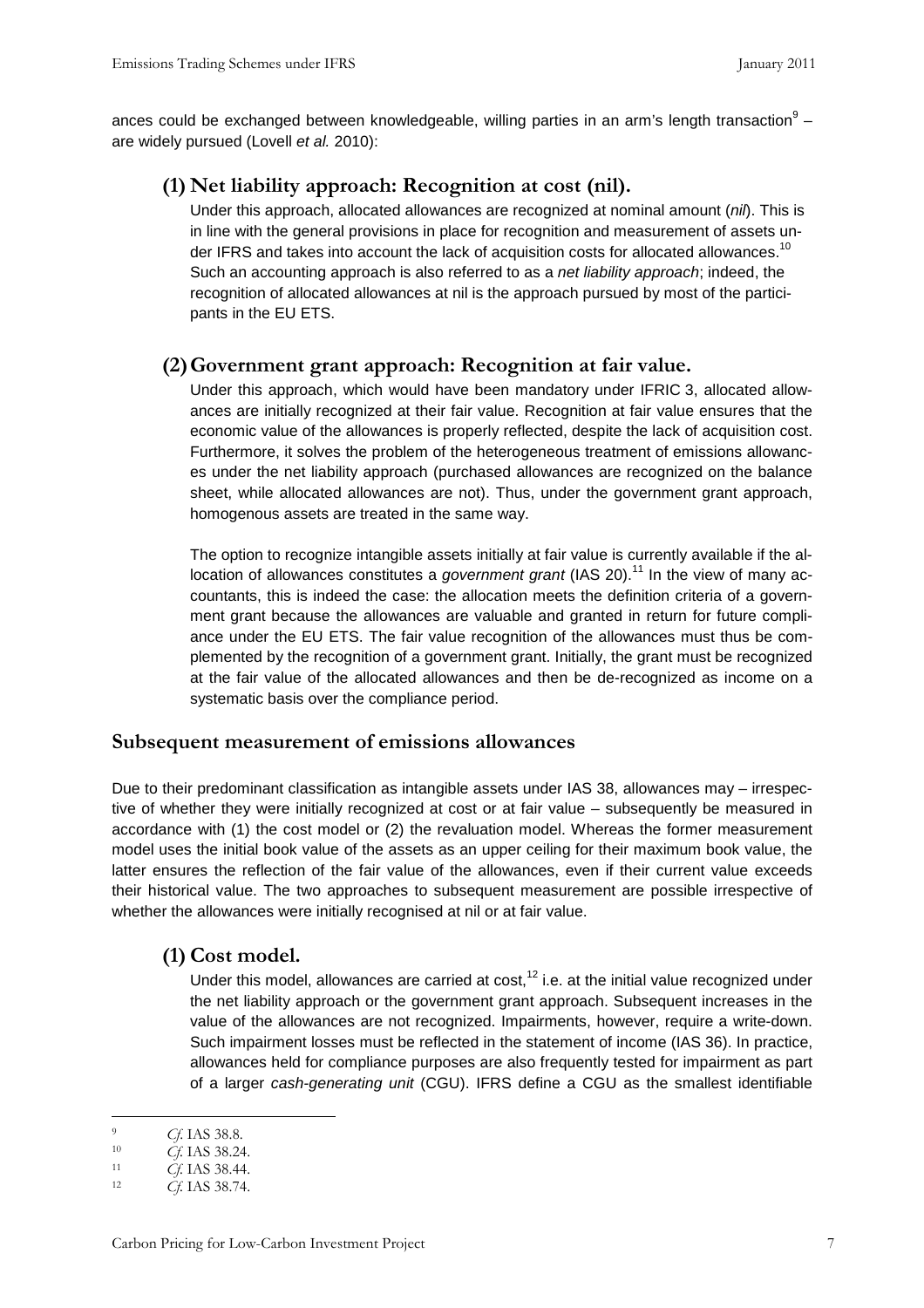group of assets that generates cash inflows that are largely independent from the cash inflows from other assets or groups of assets.<sup>13</sup> Hence, an impairment loss is only recognized in case the fair value of the CGU as a whole (e.g. a power plant) has decreased. For emissions allowances this usually means that no write-down is recognized even though the market price has fallen below the book value.<sup>14</sup>

#### (2)Revaluation model.

Under this model, allowances are revalued according to their fair value (FV) on a regular basis.<sup>15</sup> As a general rule, revaluation losses are recognized in profit or loss, whereas revaluation gains are recognized in other comprehensive income. An exception applies to reversals: to the extent a revaluation gain reverses a revaluation loss which previously had been recognized in profit or loss, the gain is also recognized in profit or loss; similarly, to the extent that a revaluation loss reverses a revaluation gain recognized in other comprehensive income, it is also recognized in other comprehensive income. The revaluation model requires the existence of an active market. Due to the existence of the liquid carbon market, emissions allowances are, in fact, one of the very few types of intangible assets which meet the requirements for the application of the revaluation model.

In theory, these measurement models are applicable under all accounting approaches that classify emissions allowances as intangible assets, regardless of the initial recognition of allocated allowances. It should be noted, however, that a write down is not possible for allocated allowances initially recognized at cost of nil and that, currently, IAS 20 does not explicitly provide for a revaluation or write down of the government grant. Table 1 provides an overview on the impacts of the different models for allowances on the statement of income (P&L) and other comprehensive income (OCI).

|                        | P&L                       | OCI          |  |
|------------------------|---------------------------|--------------|--|
| i) Cost model*         |                           |              |  |
| FV gains               | X                         | X            |  |
| FV losses              | $\checkmark$              | х            |  |
|                        |                           |              |  |
| ii) Revaluation model* |                           |              |  |
|                        | $\boldsymbol{\mathsf{x}}$ | $\checkmark$ |  |
| FV gains<br>FV losses  | $\checkmark$              | X            |  |
|                        |                           |              |  |

Table 1. Current measurement models for emissions allowances (IAS 38)

 $\checkmark$  recognized

x not recognized

exceptions apply in the case of reversals: to the extent a revaluation loss was previously recognized in P&L, a subsequent revaluation gain is recognized in P&L as well. Under the revaluation model, to the extent a revaluation loss (gain) was previously recognised in P&L (OCI), the subsequent revaluation gain (loss) is recognised in P&L (OCI) as well.

exceptions apply in case the allowances are part of a larger CGU (no write-down).

# B. Recognition of the offsetting liability under the EU ETS

As initially outlined, entities covered by the EU ETS must remit allowances corresponding in number to their  $CO<sub>2</sub>$  emissions during the compliance period. This obligation must be reflected in the financial statements. For accounting purposes, this requires both the identification of an obligating event for the

<sup>&</sup>lt;sup>13</sup> *Cf.* IAS 36.6.<br><sup>14</sup> *Cf* IAS 36.65

<sup>&</sup>lt;sup>14</sup> Cf. IAS 36.65; Ernst & Young (2009), PwC (2008).

Cf. IAS 38.75.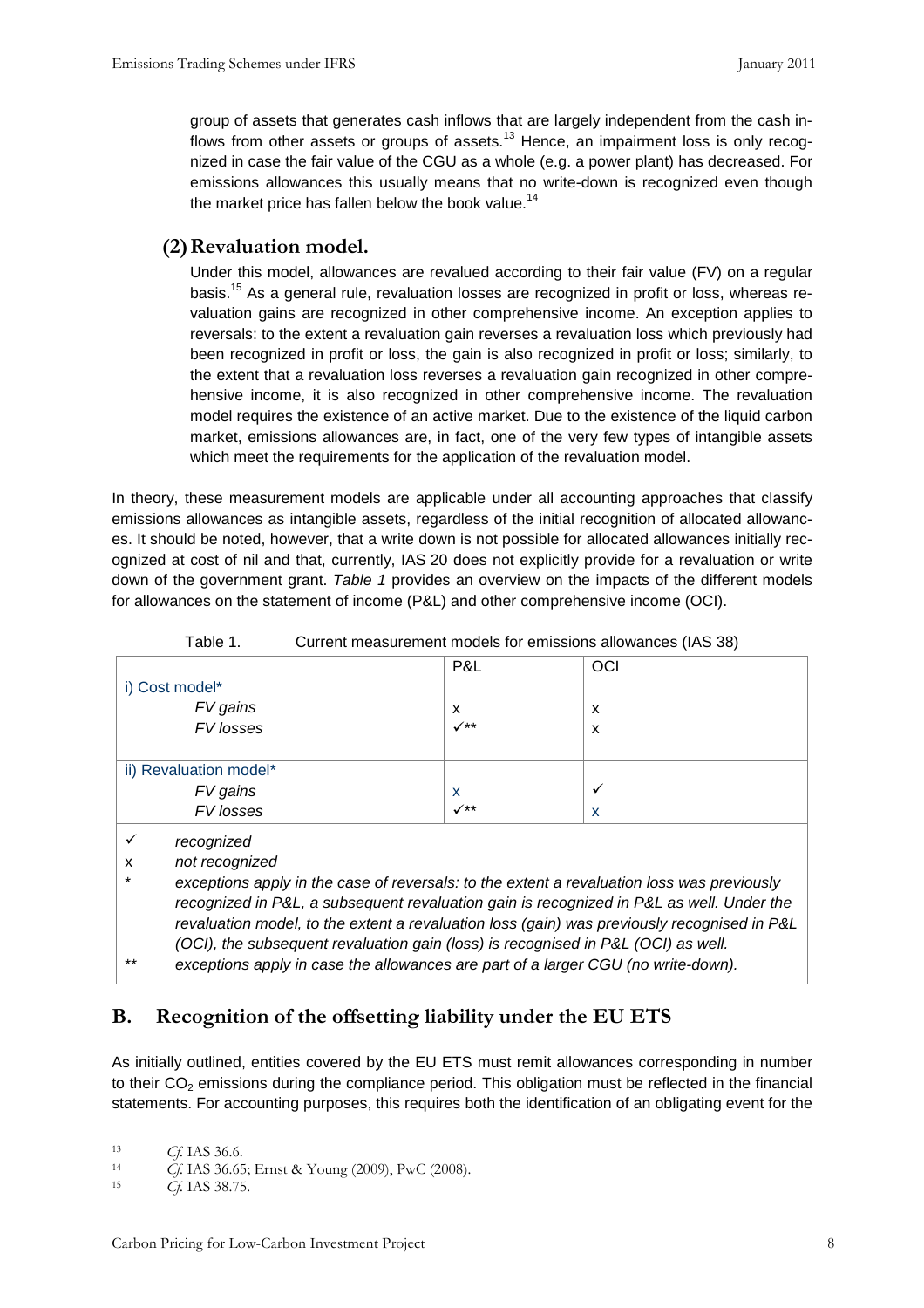recognition date and the correct measurement.

#### Recognition date of the offsetting liability

Generally, there are two different options regarding the timing of the recognition, especially when an entity receives free allocations of emissions allowances:

#### (1) On allocation date.

The recognition of a liability takes place as the entity receives a free allocation of allowances under the EU ETS. Since allowances are allocated for compliance purposes under the scheme, an argument in favor of this option is based on the fact that the participating entity will most likely return the allocated allowances in order to offset its  $CO<sub>2</sub>$  emissions.

#### (2)As the entity emits.

Legally, no obligation to remit allowances emerges under the EU ETS until the participant has emitted  $CO<sub>2</sub>$ . The IFRIC 3 approach therefore defined emissions as the obligating event constituting the existence of an obligation. In practice, the majority of preparers of financial statements follow this lead.

#### Measurement of the offsetting liability

In addition to the timing of the initial recognition of the offsetting liability, the appropriate measurement of the liability has also proven to be controversial. Under existing IFRS, liabilities are measured based on the best estimate of the expenditure required in order to settle the obligation.<sup>16</sup> The offsetting liability can be measured either with reference to (1) the market price of allowances (fair value approach), or to (2) the carrying value of the allowances already owned by the emitting entity (cost of settlement approach), which seems to be the majority approach (Lovell et al., 2010):

#### (1) Fair value approach.

Irrespective of any allowances held by the entity, the offsetting liability is measured on the basis of the current market prices for allowances. IFRIC 3 suggested this approach following the argument that an entity is not obliged to remit the allowances it already owns, and that the fair value actually represents the real expenditure an entity incurs to offset its emissions. This is of particular relevance for the EU ETS since the reporting date (usually 31 December) and the remittance date (30 April) do not coincide. Under this approach, the measurement of the provision must be carried out *independently* of any allowances held.

Given the current measurement models for intangible assets, the fair value approach can cause income shifts when the price for emissions allowances is rising. The higher expenses of the offsetting liability result in a net loss in the compliance period, because the increase in the fair value of emissions allowances is not recognized as a profit in the statement of income (under the revaluation model, it leads to other comprehensive income). This accounting mismatch eventually caused the withdrawal of IFRIC 3.

#### (2)Cost of settlement approach.

Different from the fair value approach, the accounting policies primarily applied in practice are cost of settlement approaches.<sup>17</sup> This means that the offsetting liability is firstly meas-

<sup>&</sup>lt;sup>16</sup> *Cf.* IAS 37.36.

Cf. KPMG (2008).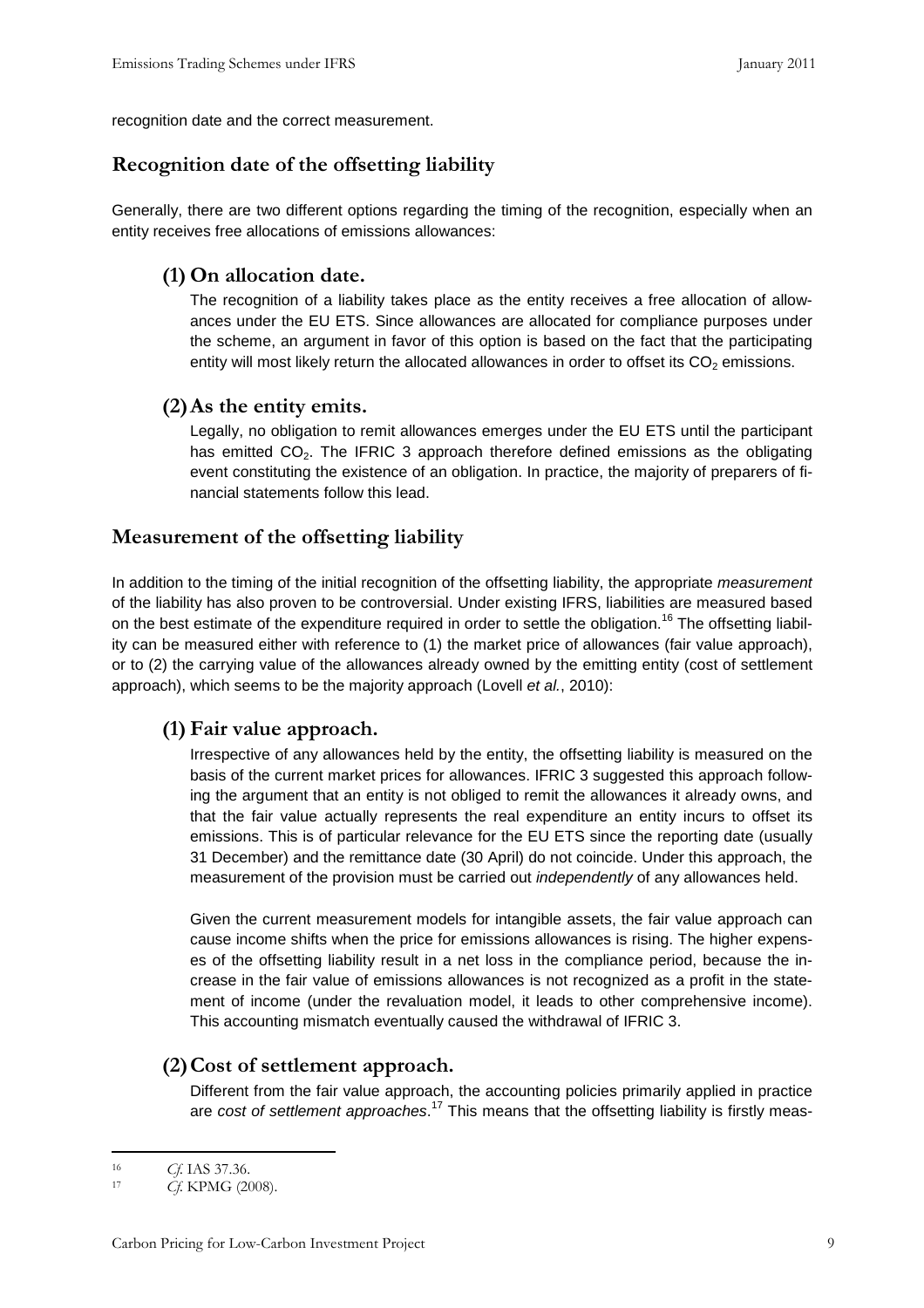ured with reference to the book value of any held allowances. Where an entity has purchased or otherwise obtained allowances throughout the year and recognized them at cost, the carrying amount of these allowances can serve as the best estimate for the measurement of the offsetting liability.

The exact consequences of the cost of settlement approach depend on the measurement approach taken with respect to the allowances. If allocated allowances are initially measured at cost (net liability approach), no liability is accounted for until the actual emissions exceed the allowances held by the emitting company. This is because allocated allowances are recognized at nil. Only excess emissions trigger the recognition of a liability, which is usually measured at current market prices. Under a government grant approach, expenses which must be recognized due to the emission of  $CO<sub>2</sub>$  under the EU ETS are orientated towards the book value of the allocated allowances. This means that an entity will incur expenses for the recognition of a liability as soon as it emits. In most cases, these expenses are fully balanced out by the income realized as a result of the systematic derecognition of the government grant.

# 4 Current accounting policies for financial instruments hedging carbon risks

Under the EU ETS, contracts on  $CO<sub>2</sub>$  allowances with a host of different settlement modalities are traded, both on exchanges and over the counter (OTC). Power producers use these contracts to fix future compliance costs for contracted power production without an early capital lockup. The handling of these contracts, however, poses additional accounting questions. This is because under IFRS, regular contracts to purchase non-financial items can meet the definition of a derivative<sup>18</sup> and require separate accounting as financial instruments.

Provided they are within the scope of IAS 39, contracts to purchase  $CO<sub>2</sub>$  allowances are subject to mandatory treatment at fair value through profit or loss. Depending on the market price developments for CO<sub>2</sub>, this can result in a significant degree of volatility in the statement of income. Such accounting is unfavourable to entities that plan to take physical delivery of allowances for their own compliance needs under the EU ETS. The IFRS currently contain two provisions which can mitigate the accounting implications of an imminent classification of contracts to purchase  $CO<sub>2</sub>$  allowances as financial instruments:

#### (1) Own use exemption.

Derivative contracts on  $CO<sub>2</sub>$  allowances can meet the criteria of the own use exemption.<sup>19</sup> In this case, they are excluded from the scope of IAS 39 and do not require separate accounting. The contract rate of the agreement can serve as the best estimate for the determination of the offsetting liability.<sup>20</sup> In practice, however, these contracts very often do not qualify for the own use exemption even though they are entered into for compliance purposes. This is because allowances are fungible and are traded on a liquid market so that they can be seen as non-financial instruments, which are readily convertible into cash. If participants additionally need to adjust the amount of received allowances according to actual production patterns (as commonly is the case for power producers), the contract falls within scope of IAS 39 and requires accounting as a financial instrument.

<sup>&</sup>lt;sup>18</sup> Cf. IAS 39.9.<br><sup>19</sup> Cf. IAS 39.5

Cf. IAS 39.5.

<sup>&</sup>lt;sup>20</sup> This is true under a cost of settlement approach,  $\varphi$ . PwC (2008).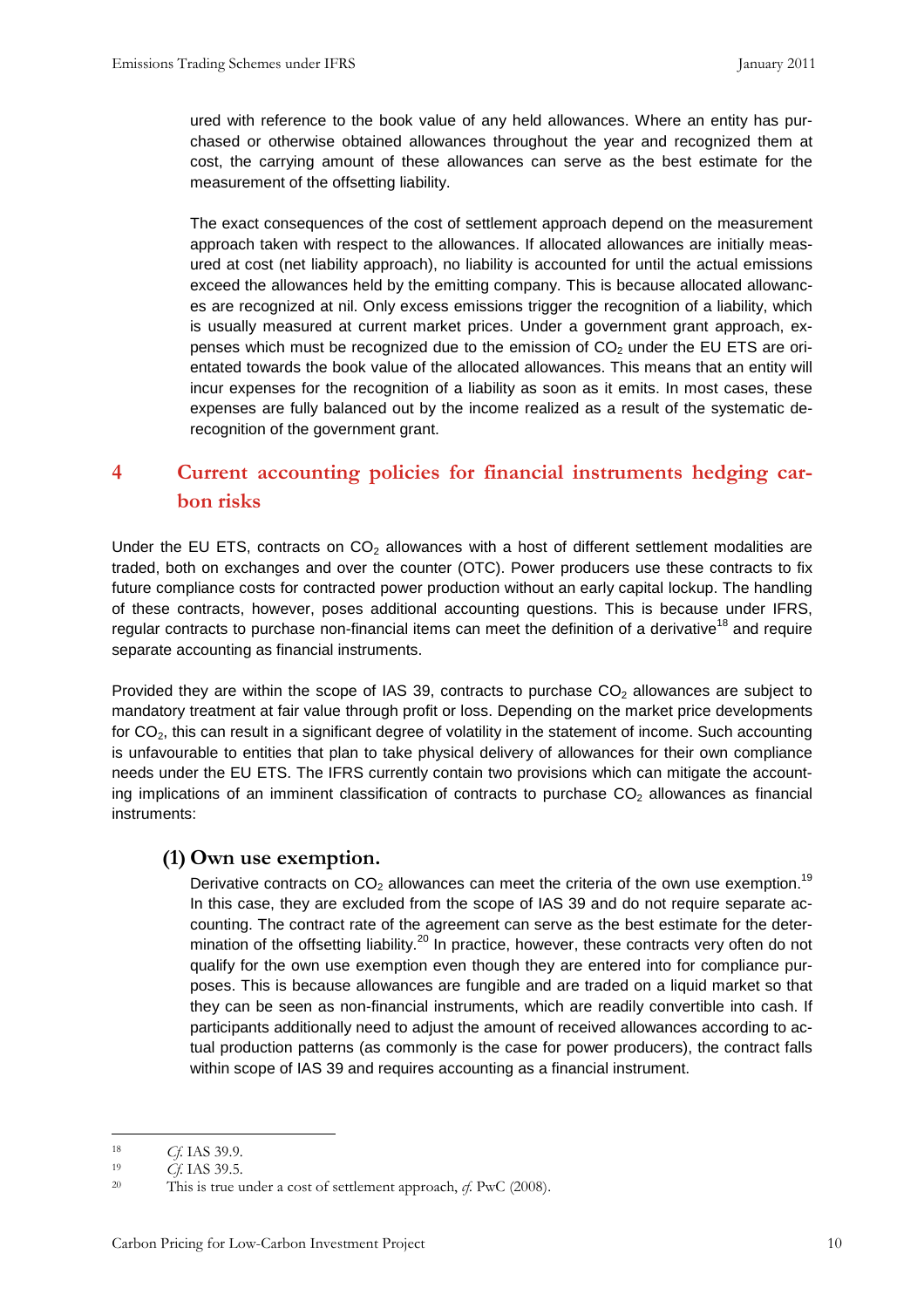# (2)Hedge accounting.

If a derivative contract on  $CO<sub>2</sub>$  fails to qualify for the own use exemption, many entities apply cash flow hedge accounting and report changes in the fair value of the contract in other comprehensive income.  $21$  The physical delivery of the allowances is classified as a forecast transaction which is hedged by the contractual agreement. This accounting approach allows participants in the EU ETS to avoid distorting effects on the results of the ordinary course of business.

Table 2 summarizes the different accounting treatments of hedging instruments as currently applied under IFRS and provides an overview of the impacts on the statement of income (P&L) and other comprehensive income (OCI).

|                                 | P&L | OCI |
|---------------------------------|-----|-----|
| i) Regular treatment            |     |     |
| FV gains & losses               |     | x   |
| ii) Own use exemption           |     |     |
| FV gains & losses               | x   | x   |
| iii) Cash flow hedge accounting |     |     |
| FV gains & losses               | x   |     |
| recognized in                   |     |     |
| not recognized in<br>x          |     |     |

Table 2. Accounting policies for carbon risk hedging instruments

Overall, the extent to which entities covered by the EU ETS rely on derivative contracts to meet their compliance purposes and the potential risks involved in such reliance are not easily determinable for users of financial statements. This can become problematic where companies enter into OTC contracts with delivery dates shortly before  $CO<sub>2</sub>$  emissions need to be offset. Furthermore, counter-party default risks and rising prices for emissions allowances can contain the potential for substantial regulatory and financial risk exposures, which are not visible in financial statements.

# 5 Assessment criteria for the evaluation of different accounting approaches

The IFRS framework sets out qualitative criteria, which can help to assess the merits of different accounting policies: understandability, materiality, reliability, and comparability. Beyond this, the incentives and disincentives created by different accounting provisions for various types of actors should also be considered. For instance, the accounting treatment of emissions allowances and the offsetting liability can significantly impact strategic choices and mid- to long-term decisions regarding the banking of allowances. IFRS can determine which hedging approaches towards carbon risks are successful and favorable from an accounting perspective, and also which actors might have an interest in investing in allowances in the first place.

Such a criteria-based, constitutional approach to financial accounting under IFRS (Buckley 1980) facilitates the structured assessment of different accounting policies for emissions trading schemes. Moreover, it simultaneously permits an integration of aspects that are not primarily derived from the aims of financial accounting as such, but are based on the political nature inherent in IFRS (Perry and Nölke 2006). In particular, this means that IFRS not only allow but also demand the inclusion of climate policy considerations when it comes to the accounting treatment of emissions allowances and to

 $\overline{a}$ <sup>21</sup> Cf. IAS 39.95.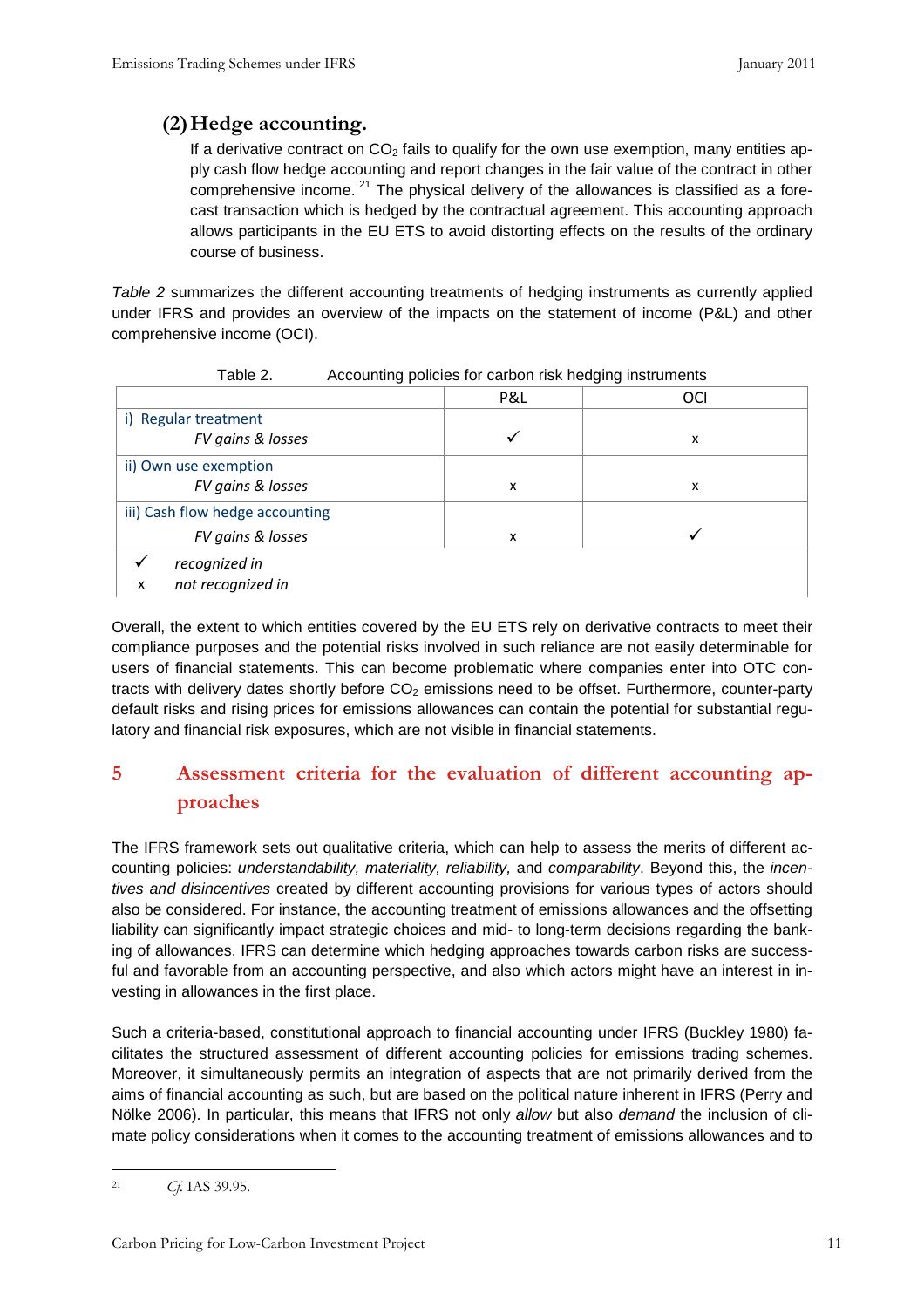different hedging approaches. Based on the previously outlined criteria, Table 3 points out the demands for accounting under the EU ETS.

| Table 3.<br>Demands for accounting under the EU ETS |                                                                                                                                                                                                                                                                                                                                                                                                                                                                                                                                                                                                                                                                                             |  |  |
|-----------------------------------------------------|---------------------------------------------------------------------------------------------------------------------------------------------------------------------------------------------------------------------------------------------------------------------------------------------------------------------------------------------------------------------------------------------------------------------------------------------------------------------------------------------------------------------------------------------------------------------------------------------------------------------------------------------------------------------------------------------|--|--|
| A Understandability (F.25)                          | The information provided in financial statements must be comprehensi-<br>ble to users. Under the EU ETS, this should include<br>a comprehensive discussion of the entity-specific risks and<br>i.<br>opportunities, which arise due to the EU ETS and the cur-<br>rent business model, and<br>ii.<br>a clear indication of the financial impacts of the scheme on<br>the current and future performance of the entity.                                                                                                                                                                                                                                                                      |  |  |
| <b>B</b> Materiality/Relevance<br>(F.26)            | Information is regarded to be relevant insofar as it influences the eco-<br>nomic decisions of users of financial statements. The accounting for<br>compliance requirements under the EU ETS should<br>indicate how sustainably a company is producing/operating<br>i.<br>in an increasingly carbon-constrained world;<br>ii.<br>help to assess the profitability of carbon-intensive produc-<br>tion in consideration of a more stringent cap and increas-<br>ing costs of emitting $CO2,22$ and<br>iii.<br>provide a foundation for the estimation of future risk expo-<br>sures and the development of different performance indi-<br>cators.                                            |  |  |
| C Reliability (F.31 et seq.)                        | Financial statements must contain all assets and liabilities of the report-<br>ing entity. This is of particular relevance for allocated allowances. Alt-<br>hough they constitute assets under IFRS,<br>the lack of acquisition costs suggests an initial recognition<br>i.<br>at nil. This could correspond with the call for prudent ac-<br>counting, as contained in the framework, but does trigger<br>the creation of significant hidden reserves.<br>ii.<br>an initial measurement of allocated allowances at nil rep-<br>resents a deviation from the criterion of completeness and<br>fails to capture the economic value of the allowances in the<br>context of an active market. |  |  |
| D Comparability (F. 39)                             | The performance of an entity should be assessable and comparable.<br>More specifically, this requires<br>i.<br>inter-period comparability of annual reports. Comparability<br>must be ensured over different compliance periods, espe-<br>cially if the amount of free allocations under the EU ETS is<br>gradually reduced and/or replaced by auctioning. <sup>23</sup><br>ii.<br>comparability of financial statements of different entities.<br>Financial statements of different entities covered by the<br>emissions trading scheme should be ensured. This is of                                                                                                                      |  |  |

 $\overline{a}$ 22 Depending on the EU emissions target, price forecasts for 2016 vary from €33/allowance (20% goal) to €57/allowance (30% goal);  $c$ f. Kruppa and Allan (2010).

<sup>&</sup>lt;sup>23</sup> Directive 2009/29/EC, Article 9 states that the "[...] Community-wide quantity of allowances issued each year starting in 2013 shall decrease in a linear manner beginning from the mid-point of the period from 2008 to 2012. The quantity shall decrease by a linear factor of 1.74 % compared to the average annual total quantity of allowances issued […] for the period from 2008 to 2012." Due to the absence of carbon leakage, utilities will cease to receive free allocations in Phase II of the EU ETS. Instead, auctioning will be the rule from 2013 onwards.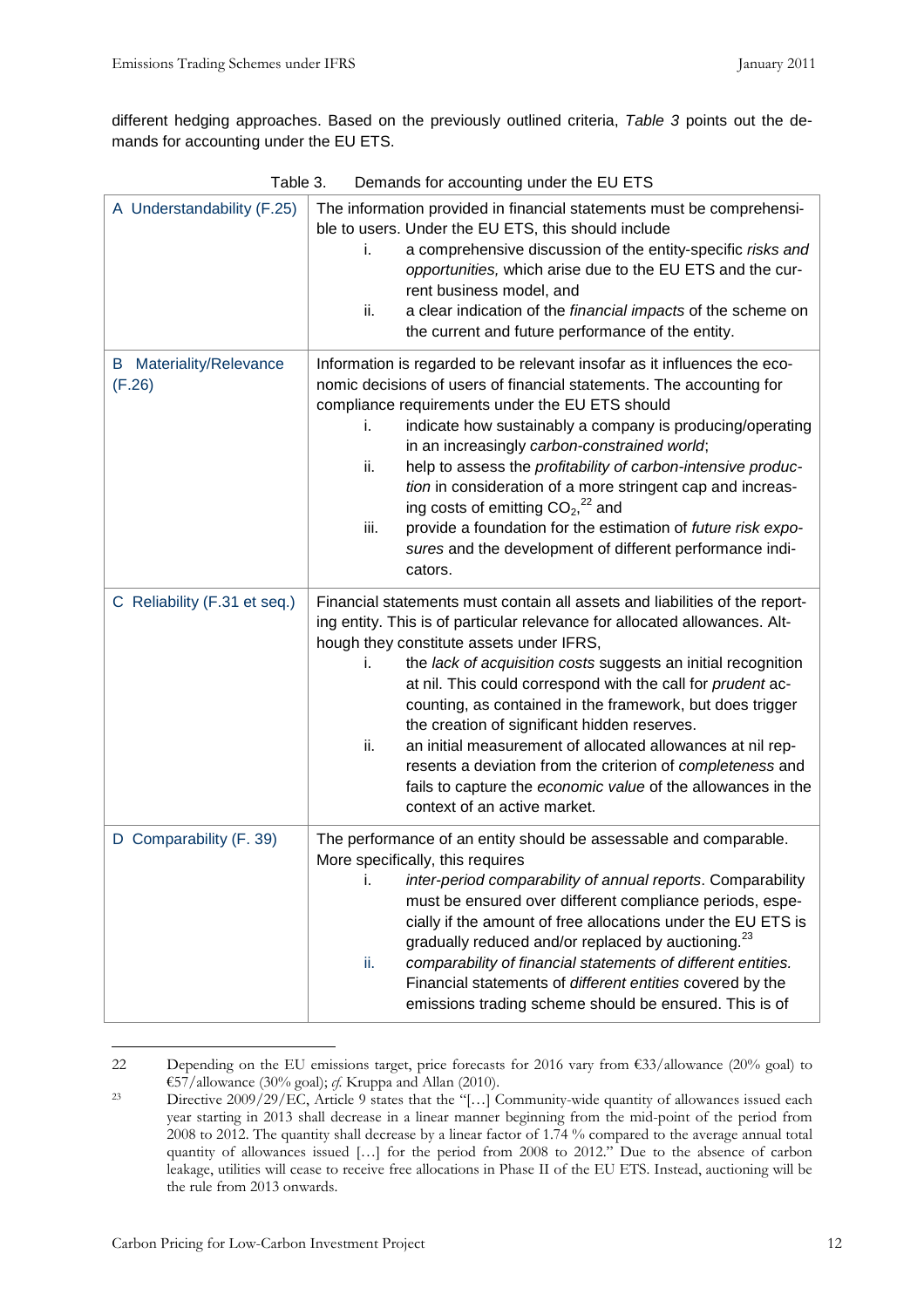|                                     | particular relevance under the EU ETS, due to the option<br>for transitional free allocations. <sup>24</sup>                                                                                                                                                                                                                                                                                                                                                                                                                            |
|-------------------------------------|-----------------------------------------------------------------------------------------------------------------------------------------------------------------------------------------------------------------------------------------------------------------------------------------------------------------------------------------------------------------------------------------------------------------------------------------------------------------------------------------------------------------------------------------|
| E Incentives and disincen-<br>tives | How and why different accounting approaches might attract invest-<br>ments in emissions allowances should be scrutinized. More specifically,<br>this refers to the questions of<br>whether entities covered by the EU ETS are in any way<br>incentivized to pursue certain hedging strategies due to<br>the accounting treatment of either emissions allowanc-<br>es or carbon derivatives; and<br>ii. whether other actors, such as private investors, might<br>be incentivized to invest/ not to invest in emissions al-<br>lowances. |

# 6 The way forward: Towards a true and fair view

A comparison of these demands for accounting under the EU ETS and the current accounting treatment of the EU ETS reveal that the current handling is unsatisfactory. While a detailed analysis of the deficiencies of the current accounting treatment will be presented shortly, two general points can already be noted at this stage. First, the above analysis of accounting practices with regard to the EU ETS has made clear that emission allowances do not fit in neatly with any existing IFRS (cf. also Lovell et al. 2010). Thus, in order to ensure the comparability of the financial statements of participants, a harmonization of accounting policies is urgently needed. Second, financial accounting currently does not provide sufficient and adequate information to users who seek to assess the consistency of corporate strategy with national and international low-carbon objectives. Given these failings, it seems warranted to explore a coherent approach that will offer a true and fair view and avoid artificial income shifts, while at the same time paying sufficient attention to climate policy concerns. For that purpose, several pieces need to be put together.

# Accounting for free allocations: Advocating a fair value approach for initial measurement

The prevailing accounting approach, which recognizes free allocations of allowances at nil, is unsatisfactory for three reasons. First, the approach fails to comply with the true-and-fair-view criterion of IFRS, because it does not faithfully represent the resources controlled by the entity. Rather, it understates the value of assets held by the entity. Indeed, during the credit crisis in 2008, it has been observed that some participants in the EU ETS used allowances as a liquidity reserve (Capoor and Ambrosi 2009).

Second, the benefit of free allocations is effectively hidden in the financial statements if they are initially recognized at nil. The benefit only becomes apparent once a possible surplus of allowances is sold on the market, which leads to the realization of gain equal to the sale price. Additionally, from the financial statements of the reporting entity, considerable windfall profits cannot be traced back to free allocation where allowances are initially recognized at nil. Such profits can arise in non-competitive markets with low price elasticities of demand, as carbon costs are passed through to consumers. In Phase I of the EU ETS, such profits were observed in the power sector (Betz and Sato 2006; Sijm et al. 2006). This is particularly important for investors seeking to assess future prospects of companies

 $\overline{a}$ 24 Directive 2009/29/EC, Article 10c, see below.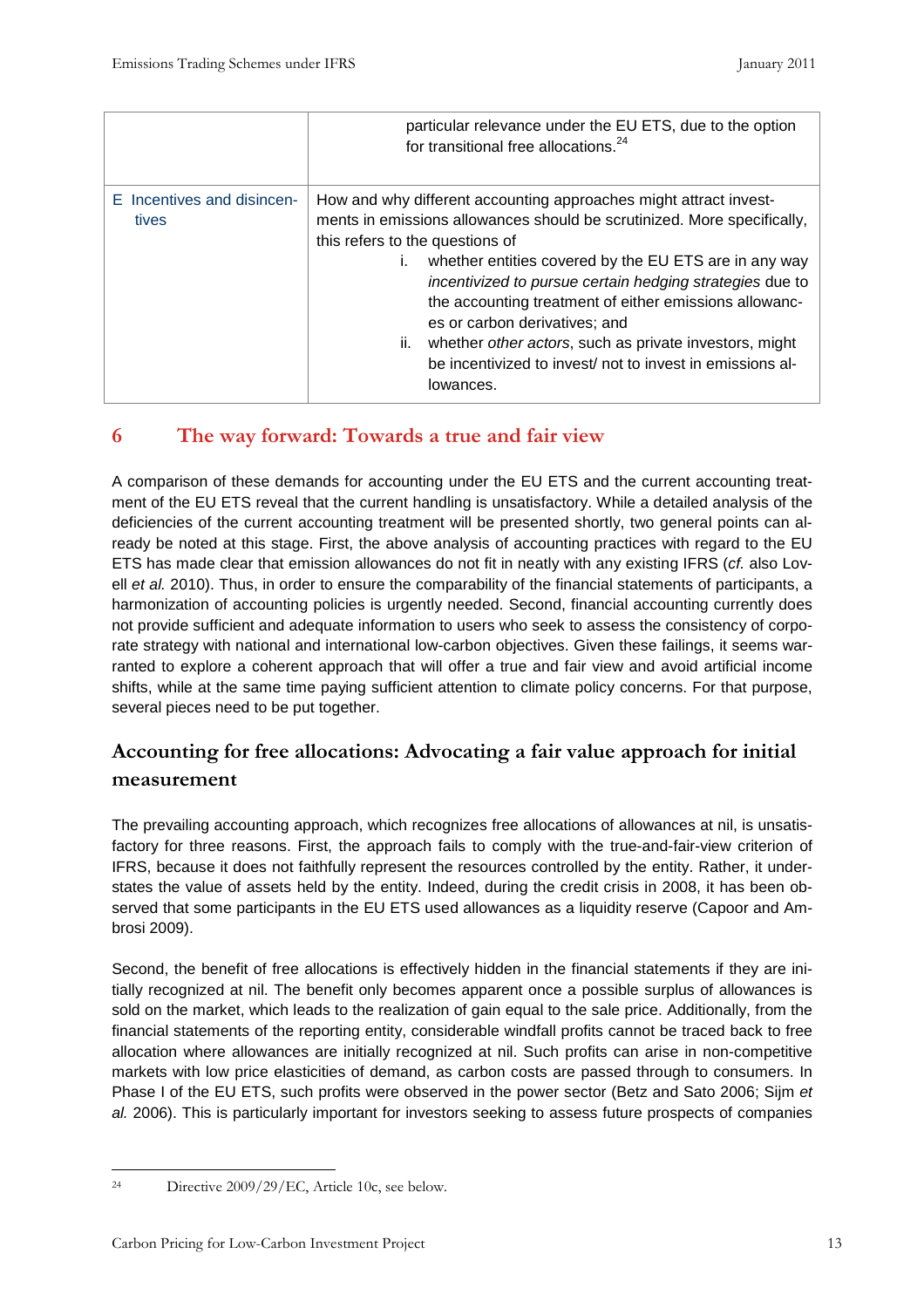participating in EU ETS given that free allocation is set to decrease for certain sectors such as the power sector.

Third, in future compliance periods, an initial recognition of allocated allowances at nil could additionally hamper the proper functioning of the EU Single Market. This is due to the option for transitional free allocations in the power sector beyond 2012, which was granted to the Member States that joined the European Union in 2004 or thereafter in order to support the modernization of their national electricity production. The benefit of these free allocations, which will not be received by most European competitors in the power sector, should be clearly indicated in the financial statements. This will allow investors to fully understand the reasons behind the financial performance of installations which were granted free allocations, compared to the financial performance of installations which were not.

These problems can be avoided by initially recognizing allowances at fair market value, regardless of whether they were purchased or granted by way of free allocation. At the same time, this fair-value approach allows the recognition of a liability even if  $CO<sub>2</sub>$  emissions do not exceed the amount of free allowances granted to the entity. This improves the comprehensibility of the social and economic costs arising from emissions-intensive production and reflects the market-orientated purpose of the EU ETS. An adequate accounting policy for emissions trading schemes must be able to fully capture the impact of the policy instrument on the participating entities. It is crucial to note that the EU ETS has put a price on emitting  $CO<sub>2</sub>$ , irrespective of whether allowances were allocated by the government or purchased by the entity. A fair-value approach to the initial recognition of allocated allowances thus addresses calls for transparent reflection of carbon costs from a policy perspective.

# Avoiding a 'day-one-gain' by adopting a government grant approach

When allocated allowances are recognized at fair value, the need for a corresponding credit side entry arises. Otherwise, a so called 'day-one-gain' would arise, as the fair value of the freely allocated allowances would, misleadingly, be recognized as profit. Such gain would create distortions and decrease the comparability of interim reports of entities participating in the EU ETS.

Regarding the credit side entry, two options are conceivable: either an offsetting liability or a government grant as a deferred income item on the allocation date. An entity could recognize an offsetting liability (Option 1) as it receives free allocations of allowances at the beginning of the compliance period. This approach takes into account the fact that free allocations under the EU ETS are based on historical emissions levels. It is realistic to assume that the receiving entity will stay in business (i.e. continue producing) and most likely emit an amount of  $CO<sub>2</sub>$  which – at least approximately – corresponds with the number of allowances it was allocated by the government. Alternatively, the entity may recognize deferred income (Option 2). As argued under IFRIC 3, the allocation of allowances meets the definition of a government grant, because the transfer of emissions allowances is linked to compliance under the EU ETS. Following this approach, the benefit arising from free allocations must be de-recognized on a systematic basis. Such de-recognition can be carried out periodically or based on actual  $CO<sub>2</sub>$  emissions.

At first glance, both options appear reasonable. They differ, however, in the extent to which the offsetting liability changes over time. The first option requires amendments to the liability only to the extent that the amount of emitted  $CO<sub>2</sub>$  deviates from the number of allocated allowances. Thus, the cost of carbon emissions under the EU ETS only becomes visible in the profit or loss statement when the carbon emissions by the entity exceed the number of allocated allowances. By contrast, the second option leads to both gradual income recognition and, based on actual emissions, recognition of the offsetting liability as an expense. Thus, not the allocation itself but the  $CO<sub>2</sub>$  emissions constitute the obligating events which require the recognition of a corresponding liability under the EU ETS. Figure 1 illustrates the basic implications of the different approaches discussed.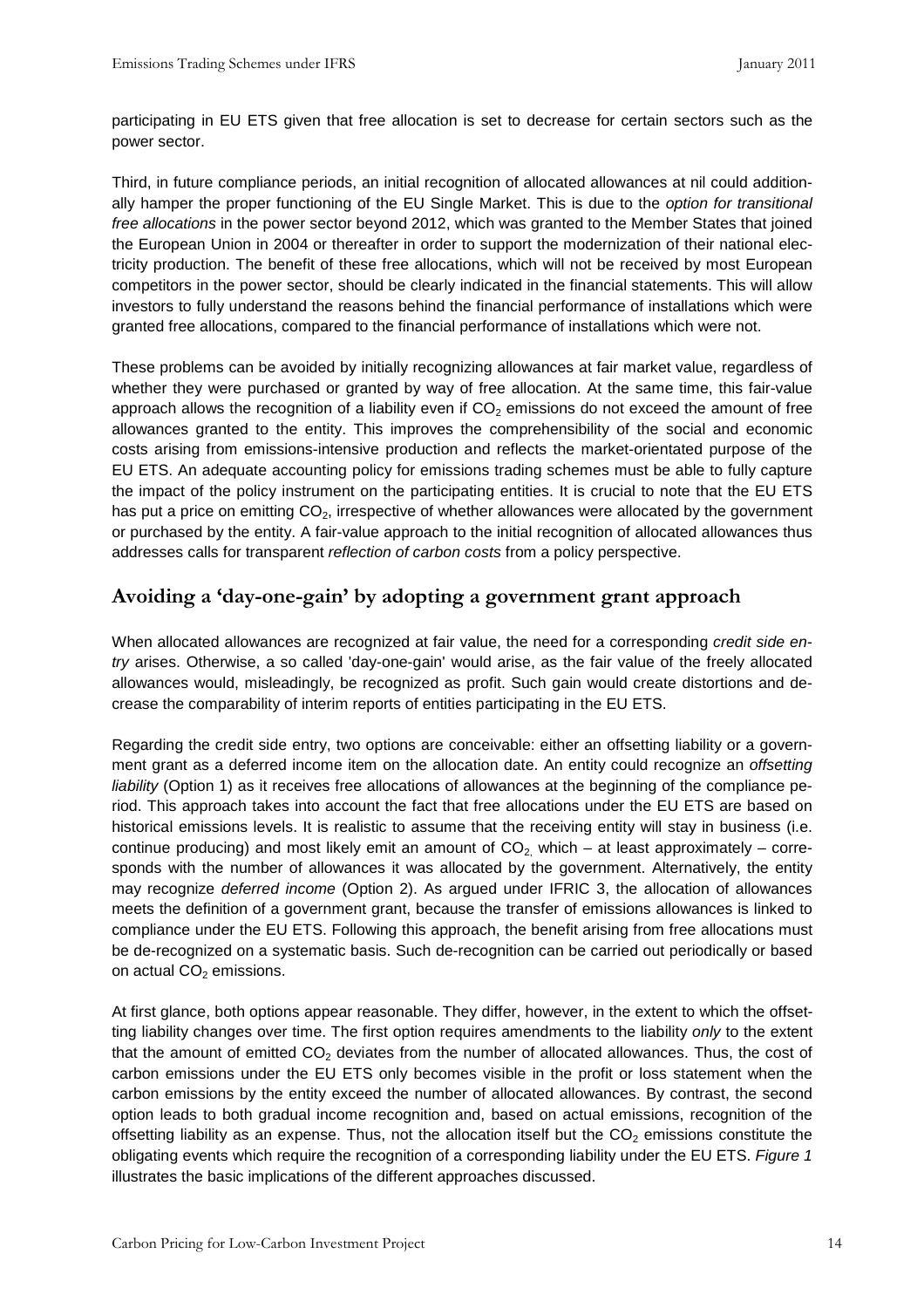



Upon closer inspection, it becomes apparent that Option 2 is clearly preferable. The recognition of a government grant as a deferred income item and its subsequent recognition as income provide increased transparency and help to illustrate the compliance costs under the scheme as costs of production. The definition of the emissions, rather than the allocation, as the obligating event for the recognition of an offsetting liability also avoids distortions if allowances are obtained under different allocation mechanisms. It does not make sense that a participant entitled to free allocations should recognize an offsetting liability, while a participant who acquires allowances through auctioning should not do so until the entity emits. Any different accounting treatment would be misleading, because eventually both entities are subject to identical compliance requirements under the EU ETS. Moreover, showing a government grant in the statement of financial position draws attention to the subsidy character of free allocation of allowances. It thus helps to guide the strategic choices of management for a low-carbon transformation.

All of this implies that on the date of allocation of allowances, a government grant should neutralize the impact of the fair value recognition of the allowances. Over time, as the entity emits, the government grant gradually disappears; at the same time, an offsetting liability is recognized. Through the combination of initial fair value recognition of the allowances, a government grant, and an increasing offsetting liability, a satisfactory accounting treatment for emissions trading can be reached. However, this is only the case as long as no significant change in the market price for allowances occurs.

# Coping with changing market prices (I): The subsequent measurement of emissions allowances

Changing market prices for emission allowances create problems for coherent carbon accounting. The discussions surrounding IFRIC 3 have vividly illustrated this fact. To provide a true and fair view in a situation of changing market prices, we advocate a distinction between allowances (1) held for compliance and (2) allowances held for trading. Accordingly, allowances held for trading should be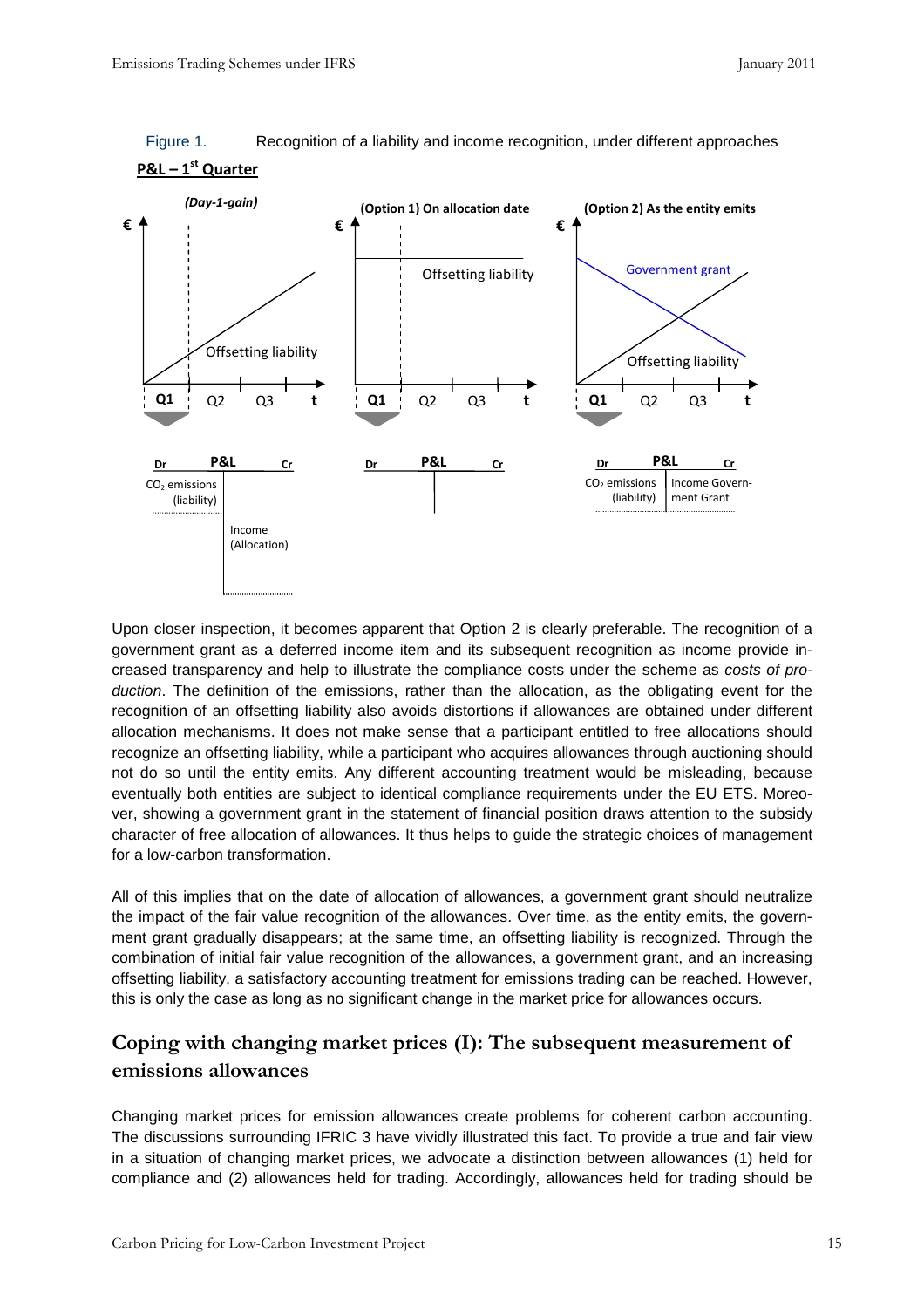measured at fair value; any revaluation gains and losses should go through profit or loss. In contrast, with respect to allowances held for compliance purposes, participants in the EU ETS should have the choice between the cost model and the revaluation model. The reasoning behind such a distinction is as follows:

#### (1) Allowances held for compliance.

Measurement at fair value through profit or loss, an approach which was brought forward with reference to the functional resemblance of allowances to financial instruments, had been discussed during the development of IFRIC  $3<sup>25</sup>$  This approach would have the benefit of providing increased transparency regarding the real-time cost of emitting  $CO<sub>2</sub>$ . It could therefore be argued that such measurement increased the value of the information provided in the financial statements. However, it appears very doubtful whether such fair value treatment through profit or loss for allowances held for compliance purposes would really be beneficial. In practice, participants will hold a large proportion of their emission allowances exclusively for compliance purposes. Carbon prices under the EU ETS have been volatile in the past and continue to be highly dependent on the political environment.<sup>26</sup> Thus, a fair-value approach would make profits strongly dependent on the market price developments for emissions allowances. As a reaction, management may reduce the number of allowances held for long-term compliance. The ensuing lower overall demand for allowances appears undesirable from a climate policy perspective. In that situation, the benefit from a fair value approach would not outweigh the distortive and disproportionate impact on the figures of the normal course of the business.

Therefore, as much as possible, the measurement provisions for allowances held for compliance should leave profit or loss unaffected. There are two possibilities for achieving this aim: entities could carry the allowances at cost or revalue them through other comprehensive income  $(OCI)$ <sup>27</sup> Revaluing the allowances through OCI has the advantage of increased transparency on the costs of emitting  $CO<sub>2</sub>$ . Moreover, management attention is drawn to the potential freeing of liquidity when carbon emissions are reduced. In the case of allowances held for compliance, fair value changes should be recognized in OCI in order to avoid distortive effects on the results of the normal course of business. However, in a similar situation, other IFRS standards give entities the choice between carrying at cost and revaluation. Therefore, it would appear conceivable to extend that choice to the case of emission allowances.

Nevertheless, changing carbon prices sometimes have to be reflected in profit or loss. This is because impairment losses as well as reversals have to be recognized in the income statement. To avoid the problem in practice, allowances are often considered part of a larger cash generating unit. Impairment is applied to the larger cash generating unit where allowances are held for compliance rather than to the emissions allowances as such. Impairment occurs only where the larger cash generating unit requires a write-down. This will not usually be the case where the price of allowances falls. At first glance, this approach thus appears to be a viable remedy to the problem. However, restricting impairment of the allowances that are reported in the aggregate balance sheet as liquid assets, even though they are de-facto devalued and held in the cash generating unit, is at odds with the currency function of allowances. In this case, avoiding impairment creates the risk of overstating fungible items of the entity. The need for transparency of accounting and

<sup>&</sup>lt;sup>25</sup> Cf. IFRIC BC.14.<br><sup>26</sup> Cf. Long and Kan

 $^{26}$  Cf. Long and Kaminskaite-Salters (2007).<br>  $^{27}$  As under IAS 16.30 et seq. and different

<sup>27</sup> As under IAS 16.30 et seq. and different from IAS 40.30 where revaluation gains are shown in profit or loss.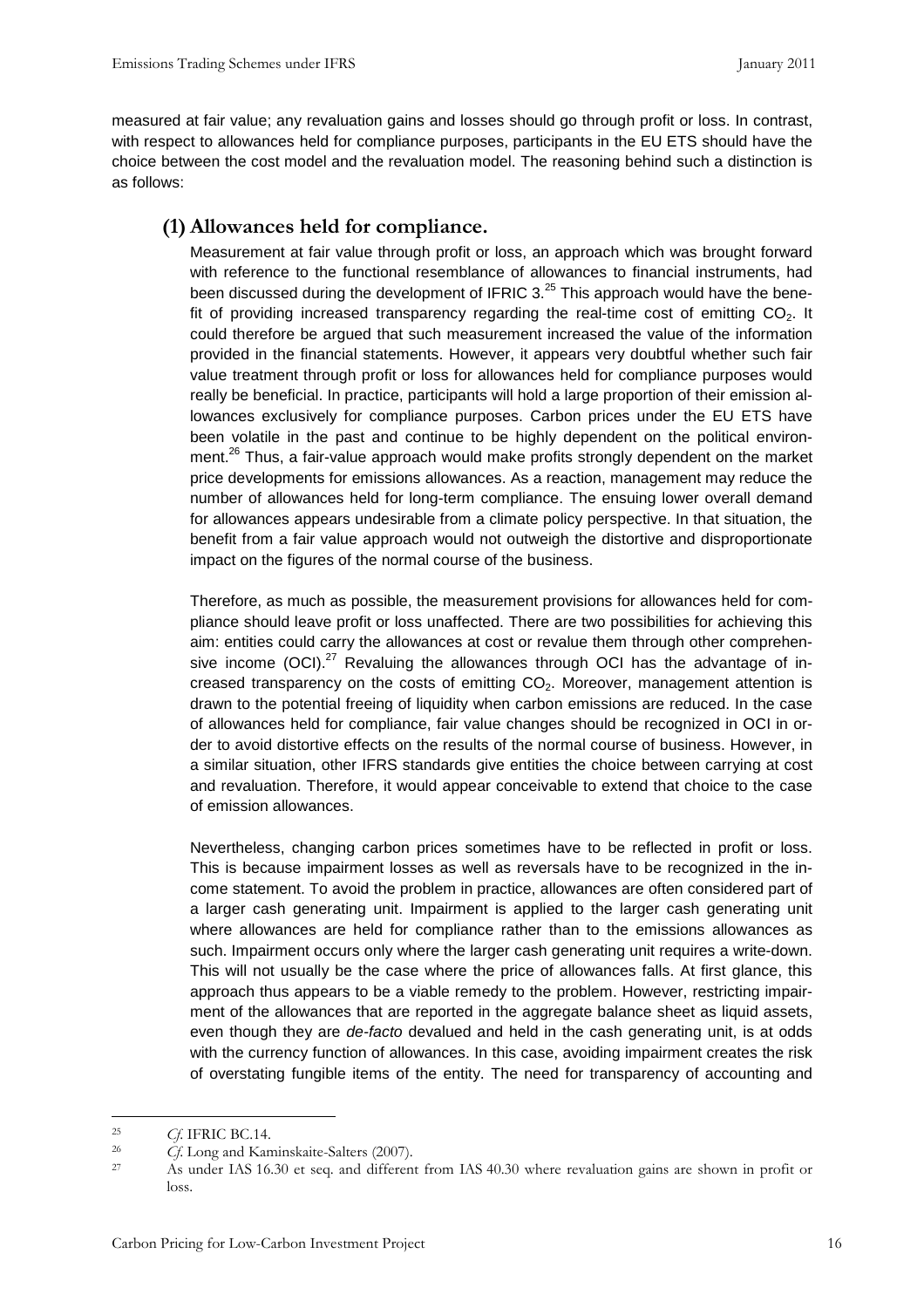comparability of financial statements can thus be frustrated. Therefore, in our view, allowances should generally not be treated as part of a larger cash generating unit.

#### (2)Allowances held for trading.

In contrast, when allowances are held for speculative or trading purposes rather than for compliance purposes, measurement at fair value through profit or loss seems appropriate. Although allowances do not qualify as financial instruments as defined in IAS 32.11, they serve an identical function for traders in allowances. Due to the lack of physical substance and the existence of a very liquid carbon market, emission allowances show a considerable resemblance to financial instruments. Thus, financial instruments and emissions allowances held for trading purposes should receive a similar treatment. Admittedly, this approach has a clear drawback: It implies measuring allowances held for trading differently from the same assets, allowances held for compliance. Yet such activity-based accounting fits in well with financial reporting for financial instruments under the future IFRS  $9.^{28}$  Thus, if allowances are held for trading purposes, the implications of this type of business should be reflected in the financial statements in a timely manner and should have an impact on the overall profit figure. To ensure the practical implementability of the distinction, the following rules could be envisaged: entities that do not operate  $CO<sub>2</sub>$  emitting installations are deemed irrefutably to hold emissions allowances for trading purposes. In contrast, entities operating such installations are deemed to hold the allowances for compliance purposes unless they designate all or a part of the allowances as held for trading.

# Coping with changing market prices (II): Offsetting liabilities

In line with this argument, the measurement of the offsetting liability should be based on the carrying value of the allowances held for compliance even though an emitting entity is not contractually obliged to remit these allowances. As currently pursued in practice, this cost of settlement approach provides a true and fair view and the best estimate of the costs the entity will actually incur to settle its obligations.

# Coping with changing market prices (III): Government grants should follow allowance prices

With regard to free allocations, two aspects need to be aligned. First, financial reporting is pursued on a quarterly basis and requires that the values of assets and liabilities held by the reporting entity be truthfully presented. Second, since emissions allowances are granted on an annual basis, this means that – since they constitute assets— they will also regularly become subject to revaluations or impairment testing. If market prices are changing, this situation might result in volatile quarterly reporting. Therefore, the government grant needs to mitigate these unwanted effects and allow for balanced interim reporting.

Under current IFRS, however, the government grant approach runs into problems when the market price for allowances fluctuates after free allocation. Where the market price of allowances falls, a write-down on the allowances becomes necessary. When the price rises again, the impairment needs

 $\overline{a}$ 28 Cf. IFRS 9.4.2. At the time of the preparation of this study, IFRS 9 was not yet endorsed by the EU. Therefore, EU listed companies will continue to apply the provisions of IAS 39.45-46 and most likely not early apply IFRS 9 (effective date 1 January 2013).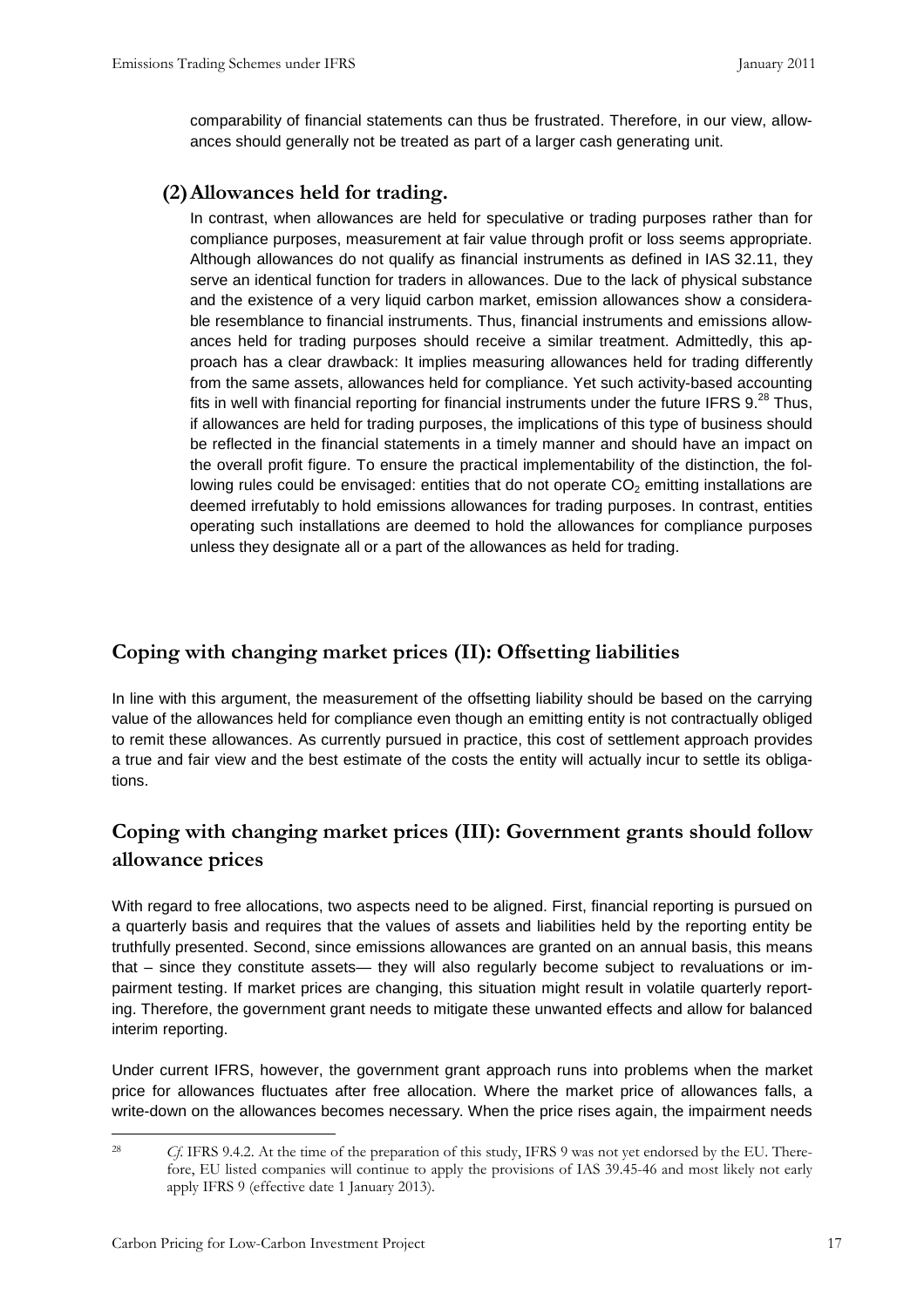to be reversed through profit or loss. At present, only the write-down can be balanced with corresponding profit recognition from the government grant, whereas current IFRS rules do not allow the revaluation of the government grant. This means that the reversal of the impairment on the allowances cannot be balanced by a corresponding adjustment of the government grant. Thus, where the market prices of the allowances rise again, the reversal of the previous write-down automatically leads to profit recognition. It implies that profits (temporarily) react to changes in allowance prices even when the entity has received a free allocation of all the allowances it requires. The effect will be reversed only later on, as the government grant gradually disappears and is replaced with the offsetting liability. Nevertheless, the temporary distortion of reported profits seems undesirable.

To resolve this issue, the accounted value of the grant should be allowed to fluctuate in parallel with the allowances, thus neutralizing the impact on profits. The fluctuation should be confined to the special case of allowances from emissions trading schemes. Whereas government grants are usually meant to compensate solely for future expenses, the government grant regarding emissions allowances has an additional function: it must compensate revaluation gains (and losses, when they occur after a reversal of a previous write-down ) in order to avoid excessive profit volatility. This issue is bound to become more relevant in future periods, as entities increasingly take up the option of banking and thus hold allowances for future compliance purposes for a longer period of time.

# Coping with changing market prices (IV): Accounting for instruments hedging carbon risks

In the light of the above outlined accounting approaches for emissions allowances, offsetting liabilities, and the government grant, the own use exemption, which allows for the calculation of the offsetting liability by taking into account the delivery price of the derivatives contract, should be applied in a very restrictive manner. Otherwise the liability for emissions would be based on two different carbon prices. An easy derivation of carbon intensity from the liability would therefore be rendered impossible. Instead, cash flow hedge accounting, under which changes in the fair value of the contract are reported in other comprehensive income, would fit in better and should be made the general rule where financial instruments are entered into in order to hedge risks regarding future carbon compliance. Conversely, financial instruments held for trading should be accounted for in profit or loss.

Table 4 summarises this section and provides an overview of the possible changes to the current accounting treatment for emissions allowances, the offsetting liability, the government grant and financial instruments to hedge carbon risks.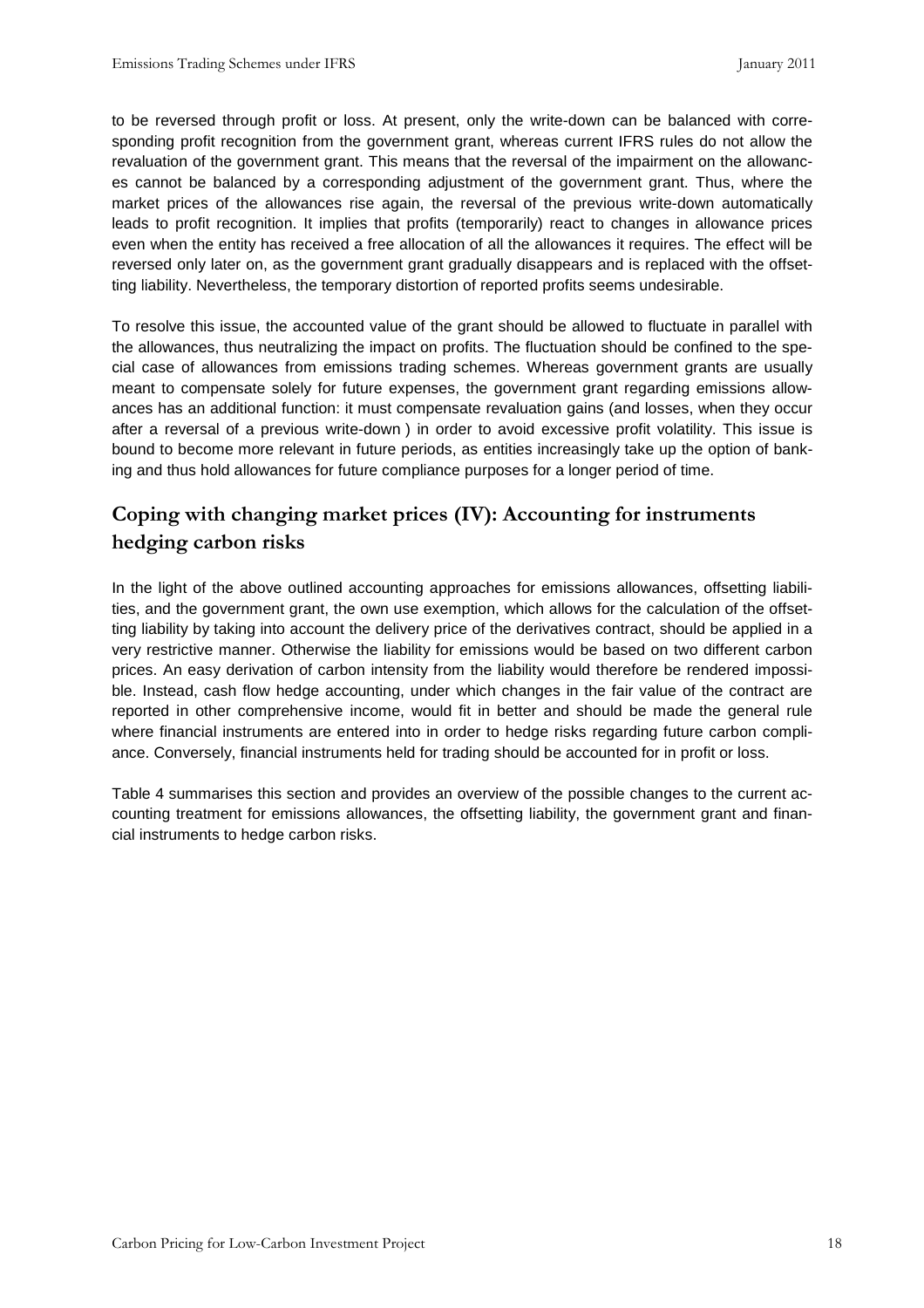|                                        |                                                        | <b>Current treatment</b>                                                                                       | <b>Alternative treatment</b><br>explored in article                                                                                                                                                                                                   |
|----------------------------------------|--------------------------------------------------------|----------------------------------------------------------------------------------------------------------------|-------------------------------------------------------------------------------------------------------------------------------------------------------------------------------------------------------------------------------------------------------|
| <b>Emissions</b><br>allowances         | Initial measurement<br>in case of free allo-<br>cation | Recognition at<br>L.<br>nil (net liability approach);<br>or<br>fair value (government<br>I.<br>grant approach) | Mandatory recognition at<br>fair value                                                                                                                                                                                                                |
|                                        | Subsequent meas-<br>urement                            | Either following the cost model<br>or revaluation model                                                        | <b>Distinction between</b><br>allowances held for<br>п<br>compliance (choice<br>between cost model<br>and revaluation mod-<br>el), and<br>allowances held for<br>▪<br>trading (fair value<br>through profit or loss)                                  |
| <b>Offsetting</b><br>liability         | Recognition                                            | Choice between allocation date<br>and 'as the entity emits' ap-<br>proach                                      | Mandatory 'as the entity<br>emits' approach com-<br>bined with mandatory<br>government grant                                                                                                                                                          |
|                                        | Initial/subsequent<br>measurement                      | Choice between fair value ap-<br>proach and cost of settlement<br>approach                                     | Mandatory cost of set-<br>tlement approach                                                                                                                                                                                                            |
| <b>Government</b><br>grant             | Initial recognition                                    | Only if allocated allowances<br>are initially recognized at fair<br>value                                      | Mandatory government<br>grant recognition at fair<br>value                                                                                                                                                                                            |
|                                        | Subsequent meas-<br>urement                            | Only impairment and reversal<br>of a previous impairment                                                       | Revaluation of govern-<br>ment grant at fair value                                                                                                                                                                                                    |
| <b>Hedging in-</b><br><b>struments</b> | Accounting treat-<br>ment                              | As financial instruments or no<br>accounting (pending transac-<br>tions under own use exemp-<br>tion)          | Mandatory accounting as<br>financial instruments<br>(own use exemption<br>should not be applicable)                                                                                                                                                   |
|                                        | Subsequent meas-<br>urement                            | Regular treatment though profit<br>or loss or cash flow hedge ac-<br>counting                                  | <b>Distinction between</b><br>financial instruments<br>٠<br>held for compliance<br>purposes: cash flow<br>hedge accounting as<br>rule<br>financial instruments<br>п<br>held for trading pur-<br>poses: always meas-<br>ured through profit or<br>loss |

| Table 4. | Overview of possible changes |  |
|----------|------------------------------|--|
|----------|------------------------------|--|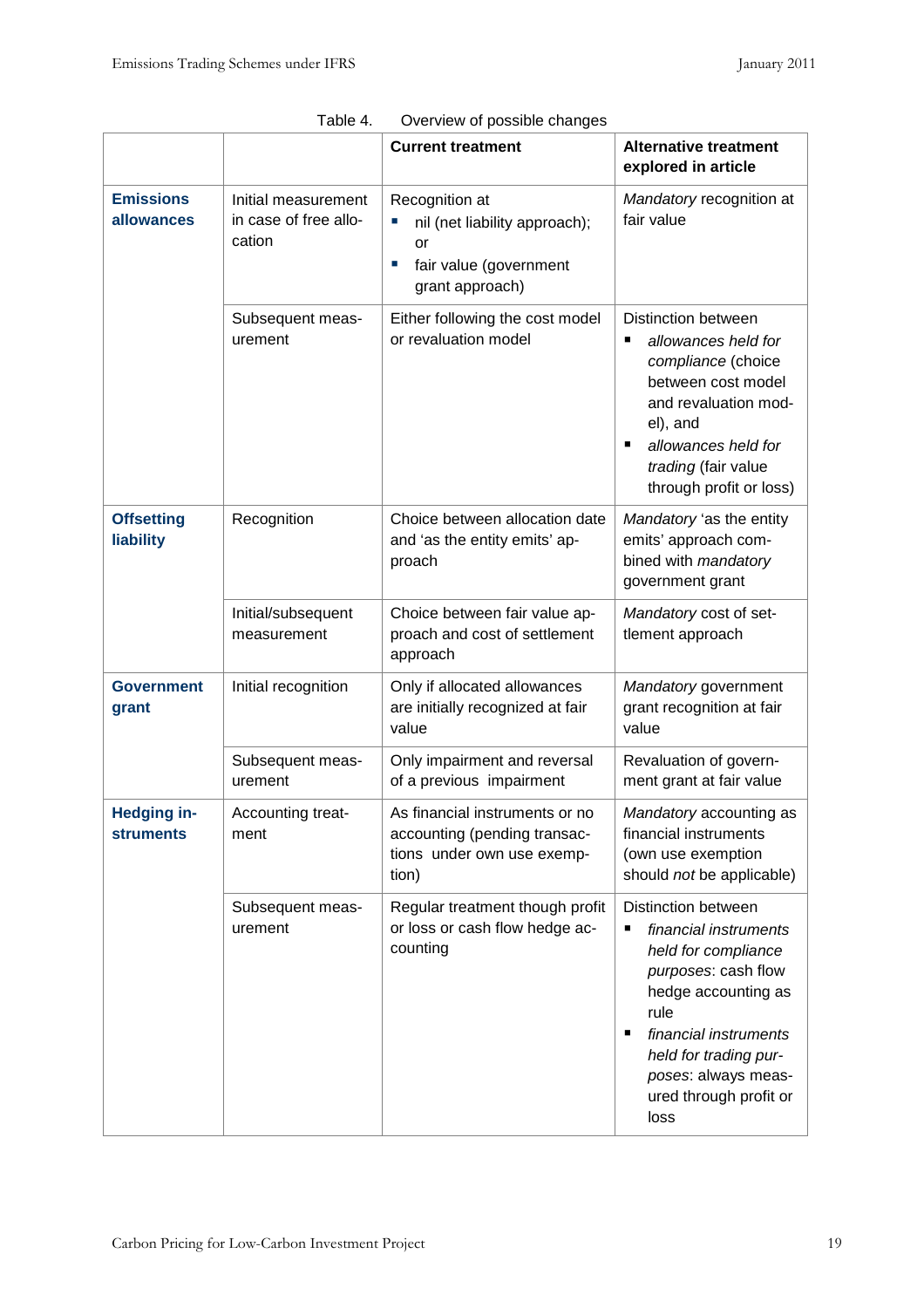# 7 Concluding remarks

The implementation of the EU ETS has been one of the most remarkable efforts to tackle climate change on a transnational level. Questions on how the impact of the scheme should be reflected in the financial statements of participating entities have opened an ongoing debate, involving academics and market players alike.

As illustrated in this paper, the absence of authoritative guidance under IFRS has led to inconsistencies in the accounting policies for allowances that are applied in practice. The dominant treatment under IFRS is based on the recognition of allocated allowances at nil. This keeps the implications of the EU ETS invisible as long as the emissions of an entity do not exceed the amount of allowances granted by the government. As this paper indicates, policymakers, analysts, and investors should be dissatisfied with the prevailing situation under IFRS, since it may affect the transparency of financial statements and fail to provide a true and fair view of the assets controlled and the risks faced by an entity.

This paper has also offered an evaluation framework, which it has amended from a climate policy perspective. Accounting approaches under the EU ETS must, due to the complexity of the policy instrument, meet differing demands to ensure that the requirements for financial accounting under IFRS are satisfied. They must, inter alia, grant users of financial statements the possibility to fully understand and measure the impact of the scheme on participants. The provision of adequate information regarding the sustainability of an entity's production under the EU ETS is of critical importance to users of financial statements, especially given that prices for emissions allowances are expected to rise in the future. In addition, accounting under IFRS must avoid causing competitive distortions. As other global players are discussing the implementation of emissions trading schemes, authoritative accounting guidance for the implications of emissions trading schemes should be provided in a timely and unambiguous manner. This is also important in order to lower compliance costs for entities which are likely to be covered by such a scheme in the near- or mid-term future and to ensure the comparability of the financial statements of participating companies.

Finally, the way forward towards a true and fair view of accounting for EU ETS has been sketched: Allowances should be recognized at fair value even when they are allocated for free. A corresponding government grant should neutralize the impact on profit or loss. As the entity emits, this deferred income position should be derecognized and an offsetting liability should be recognized. To reflect changing market prices, allowances held for compliance should be measured at amortized cost or at fair value whereas allowances held for trading should be measured at fair value with gains or losses for the latter recognized in profit or loss. Liabilities should be measured at a cost of settlement approach. Finally, the value of the government grant should be allowed to fluctuate in line with the allowances granted in the light of changing market prices. Regarding financial instruments entered into for compliance purposes, cash flow hedge accounting should be the instrument of choice, whereas financial instruments held for trading should be accounted for in profit or loss. These principles promise the double advantage of fitting in well with the general accounting principles underlying IFRS and of obeying the imperatives of EU ETS as a climate policy instrument.

#### Acknowledgements

The authors would like to thank Professor Robert J. Kirsch, Southern Connecticut State University, USA, for his valuable suggestions and helpful comments during the preparation of this study. Support by Climate Strategies is gratefully acknowledged.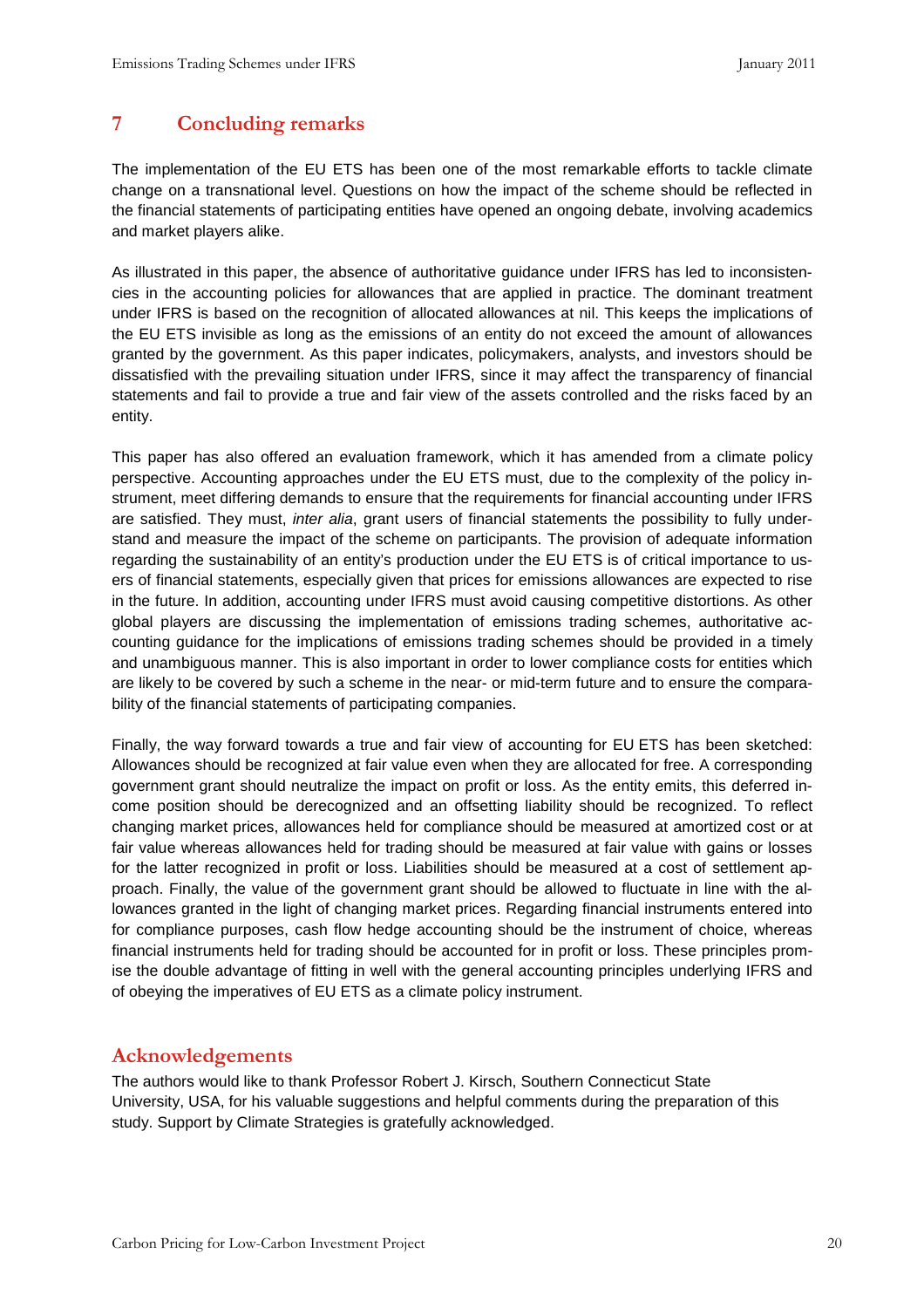# References

#### Adler, Düring and Schmaltz (2007)

Adler, H., Düring, W. and Schmaltz, K. (2007), Rechnungslegung nach Internationalen Standards, Section 1B, no. 59, Schäfer-Poeschel-Verlag, Stuttgart.

# Anttonen, Mehling and Upston-Hooper (2007)

Anttonen, K., Mehling, M., and Upston-Hooper, K. (2007), 'Breathing life into the carbon market: Legal frameworks of emissions trading in Europe', European Environmental Law Review, April, pp. 96–115.

# Bebbington and Larringa-González (2008)

Bebbington, J. and Larringa-González, C. (2008), 'Carbon Trading: Accounting and Reporting Issues', European Accounting Review, vol. 17, no. 4, pp. 697–717.

# Belkaoui (1976)

Belkaoui, A. R. (1976), 'The impact of the disclosure of environmental effects of organizational behavior on the market', Financial Management, Winter, pp. 26–31.

# Betz and Sato (2006)

Betz, R. and Sato, M. (2006), 'Emissions trading: lessons learnt from the 1<sup>st</sup> phase of the EU ETS and prospects for the 2<sup>nd</sup> phase', Climate Policy, vol. 6, no. 4, pp. 351–359.

# Brewer (2005)

Brewer, T. (2005), 'Business perspectives on the EU emissions trading scheme', Climate Policy, vol. 5, no. 2, pp. 137–144.

# Brohé, Eyre and Howarth (2009)

Brohé, A., Eyre, N. and Howarth, N. (2009), Carbon Markets – An international business guide, Earthscan, London.

# Buckley (1980)

Buckley, J. (1980), 'Policy models in accounting: a critical commentary', Accounting, Organizations and Society, vol. 5, no. 1, pp. 49–64.

# Capoor and Ambrossi (2009)

Capoor, K. and Ambrossi, P. (2009), State and Trends of the Carbon Market, New York: The World Bank.

#### Casamento (2005)

Casamento, R. (2005), 'Accounting for and Taxation of Emission Allowances and Credits', pp. 55–70, in: Freestone, D and Streck, C (eds.), Legal Aspects of Implementing the Kyoto Protocol Mechanisms: Making Kyoto Work, Oxford, Oxford University Press.

#### Coase (1960)

Coase, R. (1960), 'Problem of Social Cost', Journal of Law and Economics, vol. 3, no. 1, pp. 1–44.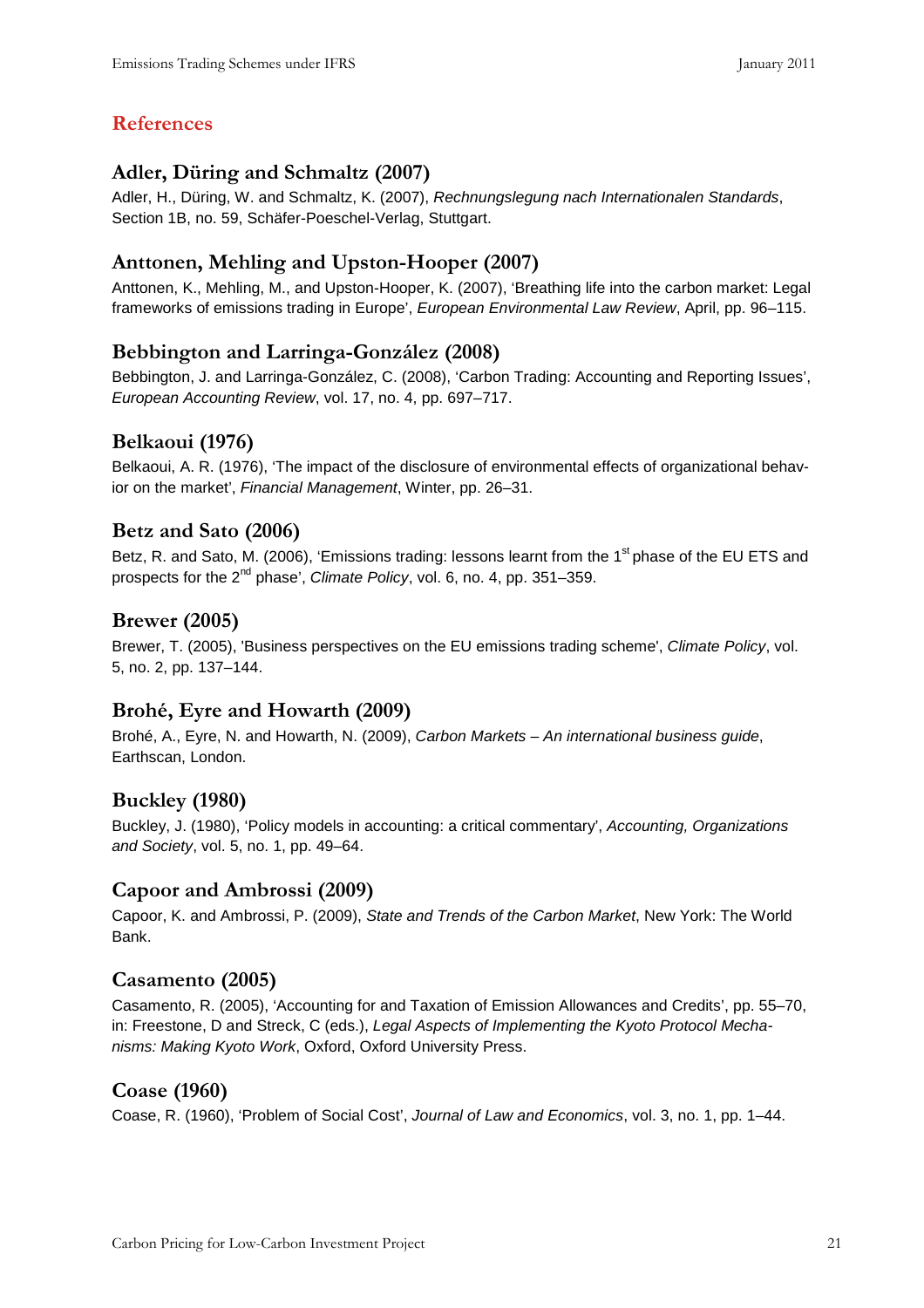# Cook (2009)

Cook, A. (2009), 'Emission rights: From costless activity to market operations', Accounting, Organizations and Society, vol. 34, no. 3-4, pp. 456–468.

# Droege (2009)

Droege, S. (2009), 'Tackling Leakage in a World of Unequal Carbon Prices', http://www.climatestrategies.org/our-reports/category/32/153.html.

#### EEA (2008)

EEA (2008), European Environment Agency: 'Application of the Emissions Trading Directive by EU Member States', Reporting year 2008, Technical report no. 13/2008, pp. 74–75.

# EFRAG (2005)

EFRAG (2005), 'Final Endorsement Advice: Adoption of IFRIC 3 Emission Rights', 6 May 2005.

#### Ekins and Parker (2001)

Ekins, P. and Parker, T. (2001), 'Carbon taxes and carbon emissions trading', Journal of Economic Surveys, vol. 15, no.3, pp. 325–376.

#### Ernst & Young (2009)

Ernst & Young (2009), 'Mastering the challenge – Practical IFRS guidance for power and utilities', http://www.ey.com/Publication/vwLUAssets/ Mastering\_the\_challenge\_IFRS\_ power\_utilities/\$FILE/Mastering \_the\_ challenge\_IFRS\_power\_utilities\_GL\_IFRS.pdf.

# European Commission (2010)

European Commission (2010), 'Emission Trading System (EU ETS)/ Auctioning', <http://ec. europa.eu/environment/climat/emission/ auctioning\_en.htm>.

# FERC (1993)

FERC (1993), 'Revisions to Uniform Systems of Accounts to Account for Allowances under the Clean Air Act Amendments of 1990 and Regulatory-Created Assets and Liabilities and to Form Nos. 1, 1-F, 2 and 2-A', Order No. 552.

# Fornaro, Winkelman and Glodstein (2009)

Fornaro, J., Winkelman, K. and Glodstein, D. (2009), 'Accounting for Emission: emerging issues and the need for global accounting standards', Journal of Accountancy, issue 208, no.1, pp. 40–47.

# Gibson (1996)

Gibson, K. (1996), 'The problem with reporting pollution allowances: reporting is not the problem', Critical perspectives on Accounting, vol. 7, no. 6, pp. 655–665.

# Giner Inchausti (2007)

Giner Inchausti, B. (2007), 'La contabilidad de los derechos de emisión: una perspectiva internacional' (Accounting for emission rights: an international perspective), Revista española de financiación y contabilidad, vol. 36, no. 133, pp. 175–193.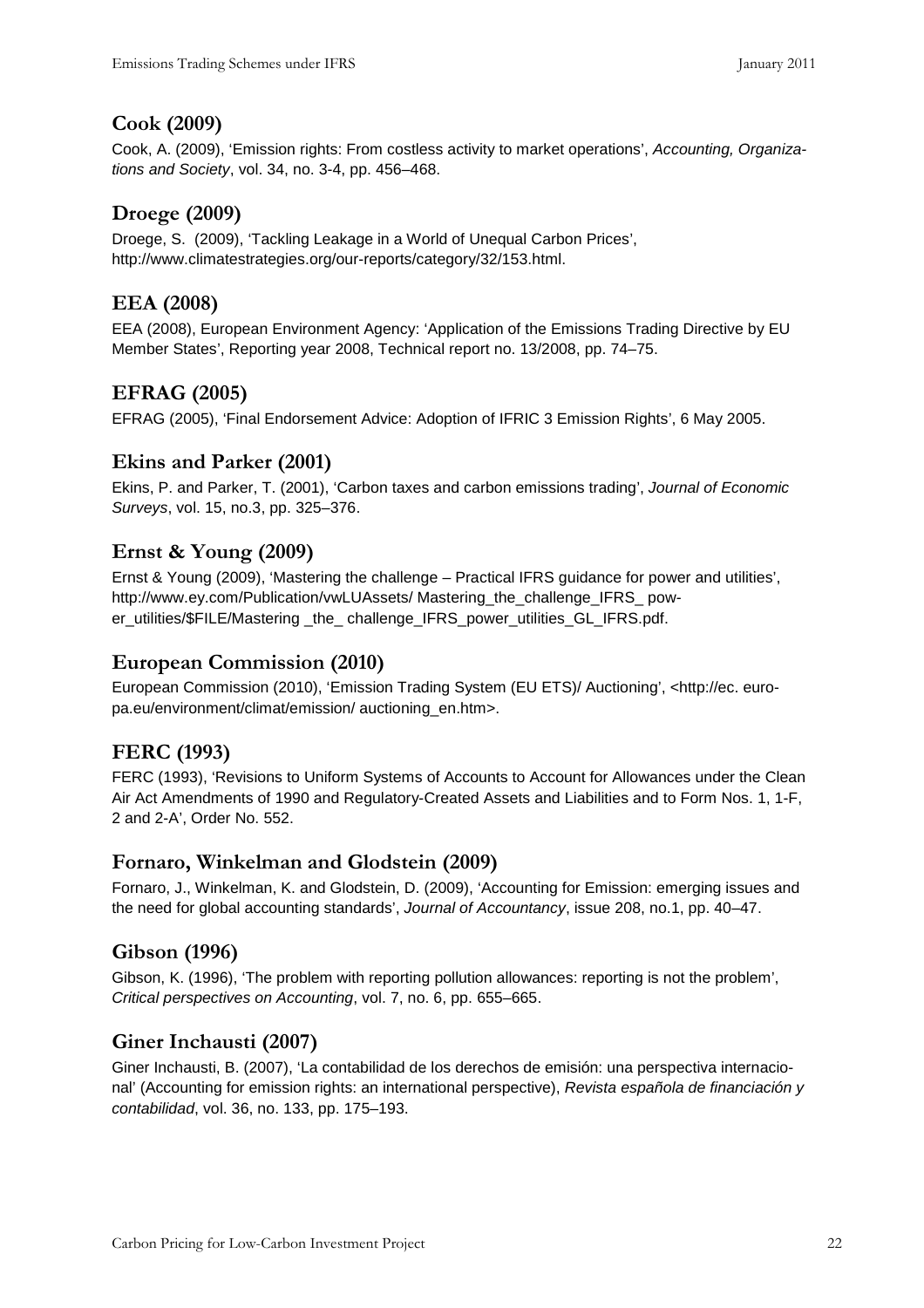# Hoffmann and Lüdenbach (2006)

Hoffmann, W.-D. and Lüdenbach, N. (2006), 'Die Bilanzierung von Treibhausgas-Emissionsrechten im Rechtsvergleich', Der Betrieb, vol. 59, no. 2, pp. 57–62.

#### IASB (2005)

IASB (2005), 'IASB withdraws IFRIC Interpretation on Emission Rights', Press Release, July 2005.

# IASB (2010)

IASB (2010), 'IFRS adoption and use around the world', <http://www.iasb.org/Use+around+ the+world/Use+around+the+world.htm>.

# Jaggi and Freedman (1982)

Jaggi, B. and Freedman, M. (1982), 'An analysis of the information content of pollution disclosures', Financial Review, vol. 19, no. 5, pp. 142–152.

# KPMG (2008)

KPMG (2008), Insights into IFRS 2008/09, 5<sup>th</sup> ed., Sweet & Maxwell, London.

# Kruppa and Allan (2010)

Kruppa, M. and Allan, A. (2010), A., 'Analysts up EUA price forecasts', Point Carbon CarbonMarket-Daily, 11.06.2010, vol. 6, no. 108, p. 3.

#### Long and Kaminskaite-Salters (2007)

Long, S. and Kaminskaite-Salters, G. (2007), 'The EU ETS – Latest Developments and the Way Forward', Carbon & Climate Law Review, vol. 64, no. 1, pp. 64-72.

# Lovell, Sales de Aguiar, Bebbington and Larrinaga-Gonzalez (2010)

Lovell, H. , Sales de Aguiar, T., Bebbington, J. and Larrinaga-Gonzalez, C. (2010), 'Accounting for Carbon', ACCA and IETA, Certified Accountant Educational Trust, accessible <http://www.ieta.org/ieta/www/pages/download.php?docID=3545>.

# MacKenzie (2009)

MacKenzie, D. (2009), 'Making things the same: Gases, emission rights and the politics of carbon markets', Accounting, Organizations and Society, vol. 34, no. 3–4, pp. 440–455.

# Martinez-Diaz (2005)

Martinez-Diaz, L. (2005), 'Strategic experts and improvising regulators: explaining the IASC's rise to global influence, 1973-2001', Business and Politics, vol. 7, no. 3, Article 3.

# Nolke (2007)

Nolke, A. (2007), 'Introduction to the special issue: the globalization of accounting standards', Business and Politics, vol. 7, no. 3, Article 1.

#### Perry and Nölke (2006)

Perry, J. and Nölke, A. (2006), 'The political economy of International Accounting Standards', Review of International Political Economy, vol. 13, no. 4, pp. 559–586.

# Patek (2006)